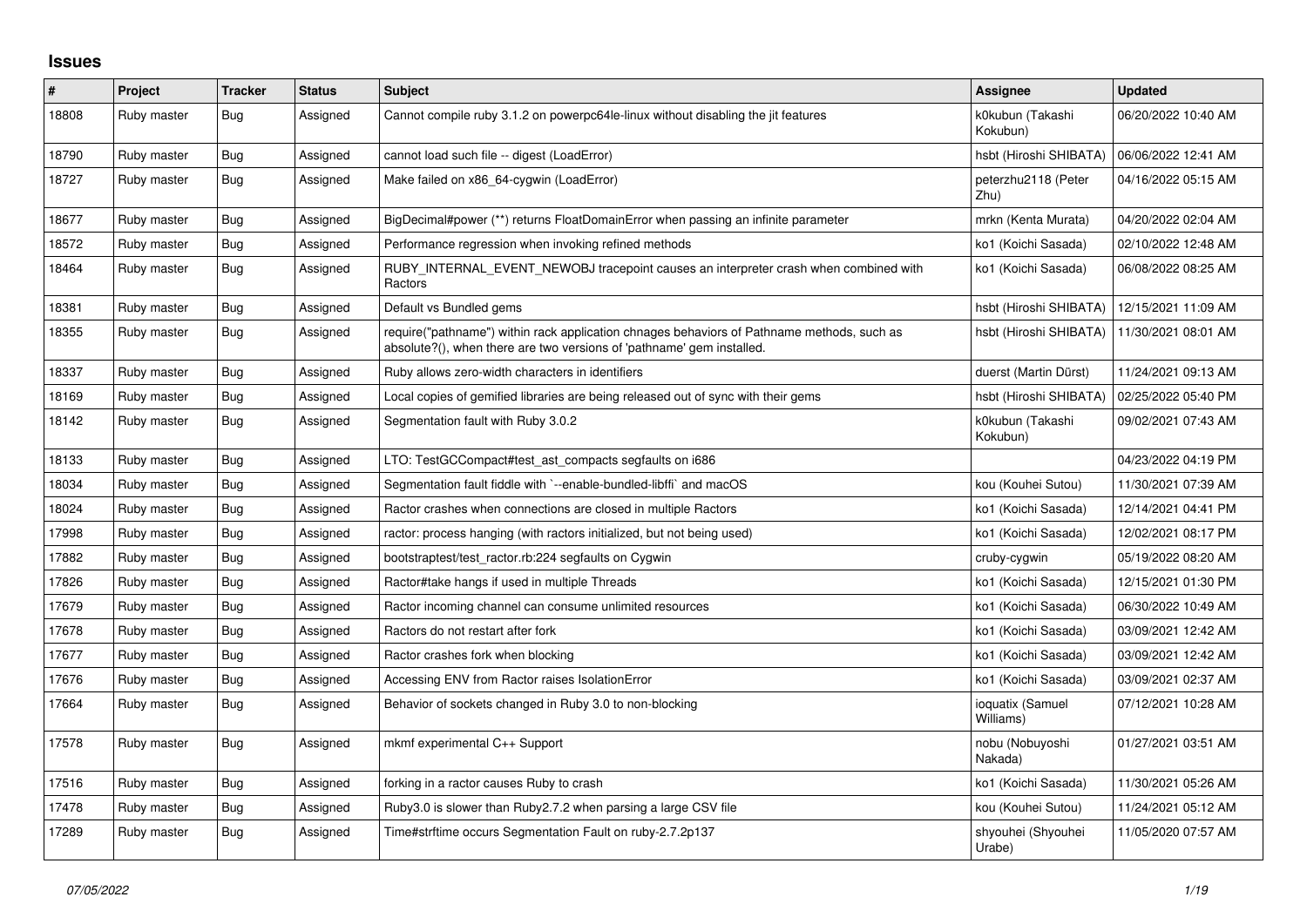| #     | Project     | <b>Tracker</b> | <b>Status</b> | <b>Subject</b>                                                                                                            | Assignee                      | <b>Updated</b>      |
|-------|-------------|----------------|---------------|---------------------------------------------------------------------------------------------------------------------------|-------------------------------|---------------------|
| 17196 | Ruby master | <b>Bug</b>     | Assigned      | Segmentation Fault with Socket#close in Ractors                                                                           | ko1 (Koichi Sasada)           | 03/20/2022 01:52 PM |
| 16951 | Ruby master | Bug            | Assigned      | Consistently referer dependencies                                                                                         | hsbt (Hiroshi SHIBATA)        | 06/17/2021 06:15 AM |
| 16842 | Ruby master | Bug            | Assigned      | inspect` prints the UTF-8 character U+0085 (NEXT LINE) verbatim even though it is not printable                           | duerst (Martin Dürst)         | 02/26/2021 05:43 AM |
| 16836 | Ruby master | Bug            | Assigned      | configure-time LDFLAGS leak into ruby pkg-config file                                                                     | nobu (Nobuyoshi<br>Nakada)    | 08/14/2021 09:10 AM |
| 16819 | Ruby master | Bug            | Assigned      | Line reporting off by one when reporting line of a hash?                                                                  | ko1 (Koichi Sasada)           | 06/16/2020 05:57 PM |
| 16776 | Ruby master | Bug            | Assigned      | Regression in coverage library                                                                                            | ko1 (Koichi Sasada)           | 11/24/2021 07:26 AM |
| 16694 | Ruby master | <b>Bug</b>     | Assigned      | JIT vs hardened GCC with PCH                                                                                              | k0kubun (Takashi<br>Kokubun)  | 02/02/2021 07:38 AM |
| 16497 | Ruby master | <b>Bug</b>     | Assigned      | String O#internal encoding is broken (more severely in 2.7)                                                               | nobu (Nobuyoshi<br>Nakada)    | 10/26/2021 04:31 PM |
| 15550 | Ruby master | Bug            | Assigned      | Windows - gem bin files - can't run from bash shell                                                                       | hsbt (Hiroshi SHIBATA)        | 03/20/2019 01:05 AM |
| 15499 | Ruby master | <b>Bug</b>     | Assigned      | Breaking behavior on ruby 2.6: rb_thread_call_without_gvl doesn't invoke unblock_function when used on<br>the main thread | ko1 (Koichi Sasada)           | 01/05/2021 02:24 AM |
| 14727 | Ruby master | Bug            | Assigned      | TestQueue#test_queue_with_trap always timeout on Windows10                                                                | ko1 (Koichi Sasada)           | 05/01/2018 02:59 AM |
| 14679 | Ruby master | Bug            | Assigned      | StdLib gems should properly specify their dependencies                                                                    | hsbt (Hiroshi SHIBATA)        | 04/11/2018 01:14 PM |
| 14607 | Ruby master | <b>Bug</b>     | Assigned      | Fix use of the rb_profile_frames start parameter                                                                          | ko1 (Koichi Sasada)           | 06/09/2022 06:12 AM |
| 14543 | Ruby master | Bug            | Assigned      | 'make commit' show error of 'common-srcs'                                                                                 | nobu (Nobuyoshi<br>Nakada)    | 06/02/2018 04:17 AM |
| 14090 | Ruby master | Bug            | Assigned      | TestGc#test interrupt in finalizer` fails very rarely                                                                     | ko1 (Koichi Sasada)           | 12/02/2021 07:24 PM |
| 13999 | Ruby master | Bug            | Assigned      | Cygwin 000 ripper_state_lex.rb 00000000                                                                                   | cruby-cygwin                  | 05/19/2022 08:20 AM |
| 13864 | Ruby master | Bug            | Assigned      | Rinda multicast test failures due to missing default route                                                                | seki (Masatoshi Seki)         | 08/17/2021 07:16 AM |
| 13671 | Ruby master | Bug            | Assigned      | Regexp with lookbehind and case-insensitivity raises RegexpError only on strings with certain characters                  | duerst (Martin Dürst)         | 11/30/2021 04:42 AM |
| 13513 | Ruby master | Bug            | Assigned      | Resolv::DNS::Message.decode hangs after detecting truncation in UDP messages                                              | akr (Akira Tanaka)            | 03/08/2021 11:35 PM |
| 13298 | Ruby master | Bug            | Assigned      | mingw SEGV TestEnumerable#test callcc                                                                                     | nobu (Nobuyoshi<br>Nakada)    | 06/04/2021 03:41 AM |
| 13269 | Ruby master | <b>Bug</b>     | Assigned      | test/readline/test_readline.rb and mingw                                                                                  | nobu (Nobuyoshi<br>Nakada)    | 03/13/2017 08:56 AM |
| 12725 | Ruby master | <b>Bug</b>     | Assigned      | Trying to use ./miniruby before it exists                                                                                 | nobu (Nobuyoshi<br>Nakada)    | 04/28/2017 01:45 PM |
| 12582 | Ruby master | Bug            | Assigned      | OpenSSL Authenticated Encryption should check for tag length                                                              | rhenium (Kazuki<br>Yamaguchi) | 04/28/2017 01:45 PM |
| 12506 | Ruby master | Bug            | Assigned      | On cygwin, Feature #5994 does not work                                                                                    | cruby-cygwin                  | 05/19/2022 08:20 AM |
| 12473 | Ruby master | Bug            | Assigned      | Test failure on fedora with TestTimeExtension#test huge precision                                                         | nobu (Nobuyoshi<br>Nakada)    | 04/28/2017 01:45 PM |
| 12445 | Ruby master | Bug            | Assigned      | Testing TestIO#test open fifo does not block other threads results in deadlock on cygwin                                  | cruby-cygwin                  | 05/19/2022 08:20 AM |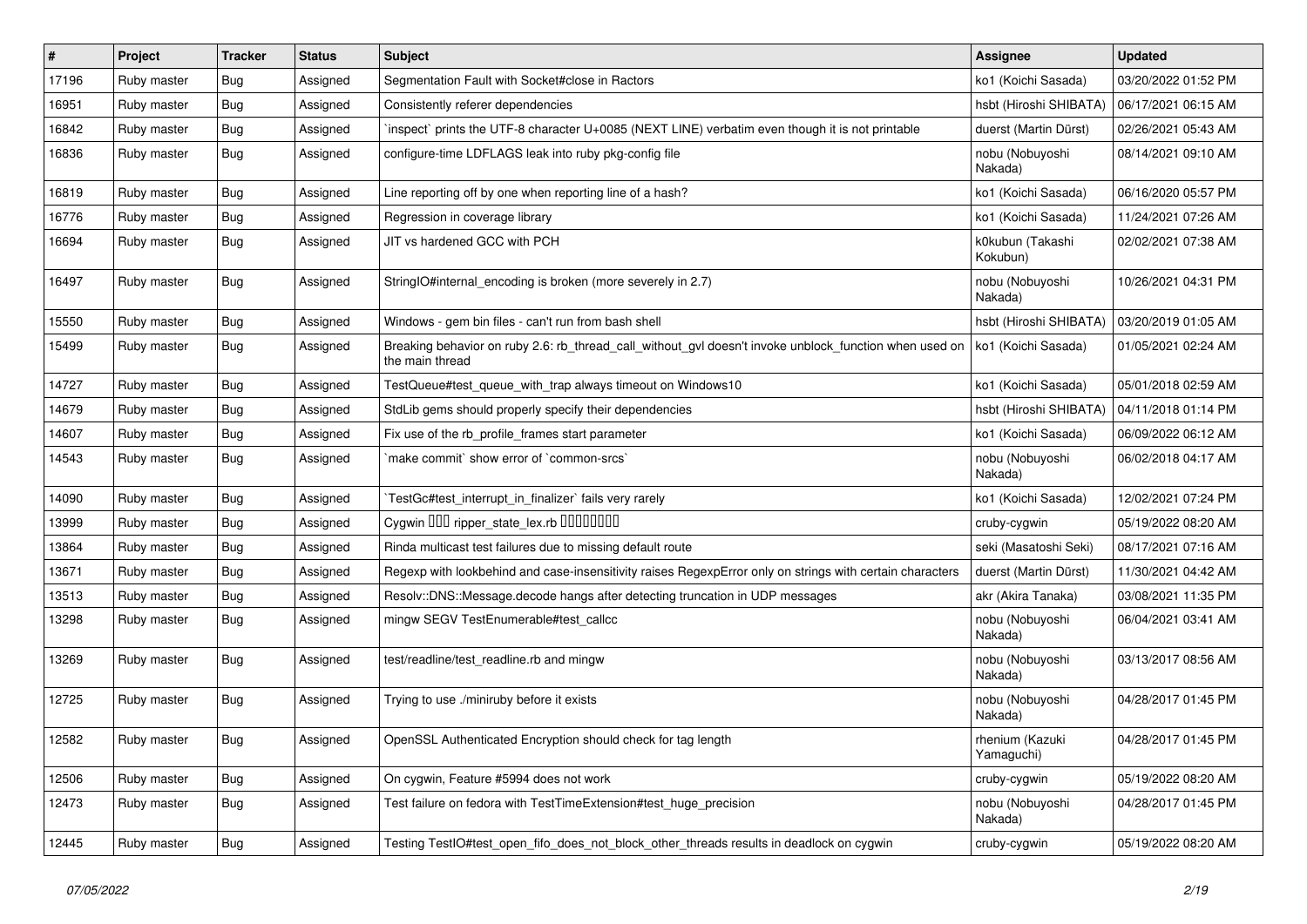| $\vert$ # | Project     | <b>Tracker</b> | <b>Status</b> | Subject                                                                                 | <b>Assignee</b>                    | <b>Updated</b>      |
|-----------|-------------|----------------|---------------|-----------------------------------------------------------------------------------------|------------------------------------|---------------------|
| 12444     | Ruby master | Bug            | Assigned      | Segmentation fault when running TestException#test_machine_stackoverflow on cygwin      | cruby-cygwin                       | 05/19/2022 08:20 AM |
| 12442     | Ruby master | Bug            | Assigned      | TestArgf#test_textmode fails on cygwin                                                  | cruby-cygwin                       | 05/19/2022 08:20 AM |
| 12436     | Ruby master | Bug            | Assigned      | newline argument of File.open seems not respected on Windows                            | nobu (Nobuyoshi<br>Nakada)         | 10/25/2021 09:07 AM |
| 12040     | Ruby master | Bug            | Assigned      | [Win32] File.stat fails on a mounted volume                                             | cruby-windows                      | 02/01/2016 08:13 AM |
| 11704     | Ruby master | Bug            | Assigned      | Refinements only get "used" once in loop                                                | matz (Yukihiro<br>Matsumoto)       | 04/14/2016 02:45 AM |
| 11531     | Ruby master | Bug            | Assigned      | IPAddr#== implements wrong logic                                                        | knu (Akinori MUSHA)                | 12/29/2019 12:50 PM |
| 11526     | Ruby master | Bug            | Assigned      | Streaming HTTP requests are not idempotent and should not be retried                    | naruse (Yui NARUSE)                | 07/01/2019 09:16 PM |
| 11269     | Ruby master | Bug            | Assigned      | ruby_init_setproctitle() should be called before require_libraries()                    | kosaki (Motohiro<br><b>KOSAKI)</b> | 06/17/2015 03:01 AM |
| 10919     | Ruby master | Bug            | Assigned      | [gem install] installs multipe platforms                                                | hsbt (Hiroshi SHIBATA)             | 07/30/2019 07:44 AM |
| 9955      | Ruby master | Bug            | Assigned      | issue building dll on mingw, library not found                                          | nobu (Nobuyoshi<br>Nakada)         | 01/05/2018 09:00 PM |
| 9944      | Ruby master | Bug            | Assigned      | in ruby for windows in "system" a redirection to append a file works incorrectly        | cruby-windows                      | 01/05/2018 09:00 PM |
| 9366      | Ruby master | Bug            | Assigned      | "make-j32 check TESTS=-j32" occasionally fails on rubygems/specification                | hsbt (Hiroshi SHIBATA)             | 07/26/2018 02:13 AM |
| 9189      | Ruby master | Bug            | Assigned      | Build failure on Windows in case of nonascii TEMP environment.                          |                                    | 01/05/2018 09:00 PM |
| 9115      | Ruby master | <b>Bug</b>     | Assigned      | Logger traps all exceptions; breaks Timeout                                             | sonots (Naotoshi Seo)              | 08/20/2019 12:47 PM |
| 9010      | Ruby master | Bug            | Assigned      | /configure --prefix= cannot handle directories with spaces                              | nobu (Nobuyoshi<br>Nakada)         | 04/26/2021 10:38 PM |
| 8782      | Ruby master | Bug            | Assigned      | Don't set rl_getc_function on editline                                                  | kouji (Kouji Takao)                | 01/05/2018 09:00 PM |
| 8445      | Ruby master | <b>Bug</b>     | Assigned      | IO.open and IO#set_enconding does not support :fallback option                          | akr (Akira Tanaka)                 | 06/14/2022 06:02 AM |
| 8299      | Ruby master | Bug            | Assigned      | Minor error in float parsing                                                            | nobu (Nobuyoshi<br>Nakada)         | 12/30/2019 03:00 AM |
| 7976      | Ruby master | Bug            | Assigned      | TracePoint call is at call point, not call site                                         | ko1 (Koichi Sasada)                | 01/05/2018 09:00 PM |
| 7968      | Ruby master | Bug            | Assigned      | Poor UDPSocket#send performance in ruby 2.0.0 on windows                                | cruby-windows                      | 10/23/2017 12:23 AM |
| 7964      | Ruby master | Bug            | Assigned      | Writing an ASCII-8BIT String to a StringIO created from a UTF-8 String                  | nobu (Nobuyoshi<br>Nakada)         | 01/05/2018 09:00 PM |
| 7859      | Ruby master | Bug            | Assigned      | Readline: Incorrect arrow key behavior in vi_editing_mode insert mode with Readline 6.2 | kouji (Kouji Takao)                | 12/25/2017 06:15 PM |
| 6360      | Ruby master | Bug            | Assigned      | Debug information build even without requesting it                                      | nobu (Nobuyoshi<br>Nakada)         | 01/05/2018 09:00 PM |
| 6351      | Ruby master | Bug            | Assigned      | transcode table generator does not support multi characters of Unicode                  | duerst (Martin Dürst)              | 12/25/2017 06:15 PM |
| 5334      | Ruby master | <b>Bug</b>     | Assigned      | Segmentation fault in InternetExplorer IServiceProvider interface                       | suke (Masaki Suketa)               | 12/30/2019 03:00 AM |
| 5317      | Ruby master | Bug            | Assigned      |                                                                                         | nobu (Nobuyoshi<br>Nakada)         | 01/05/2018 09:00 PM |
| 5179      | Ruby master | <b>Bug</b>     | Assigned      | Complex#rationalize and to_r with approximate zeros                                     | mrkn (Kenta Murata)                | 01/17/2020 03:00 AM |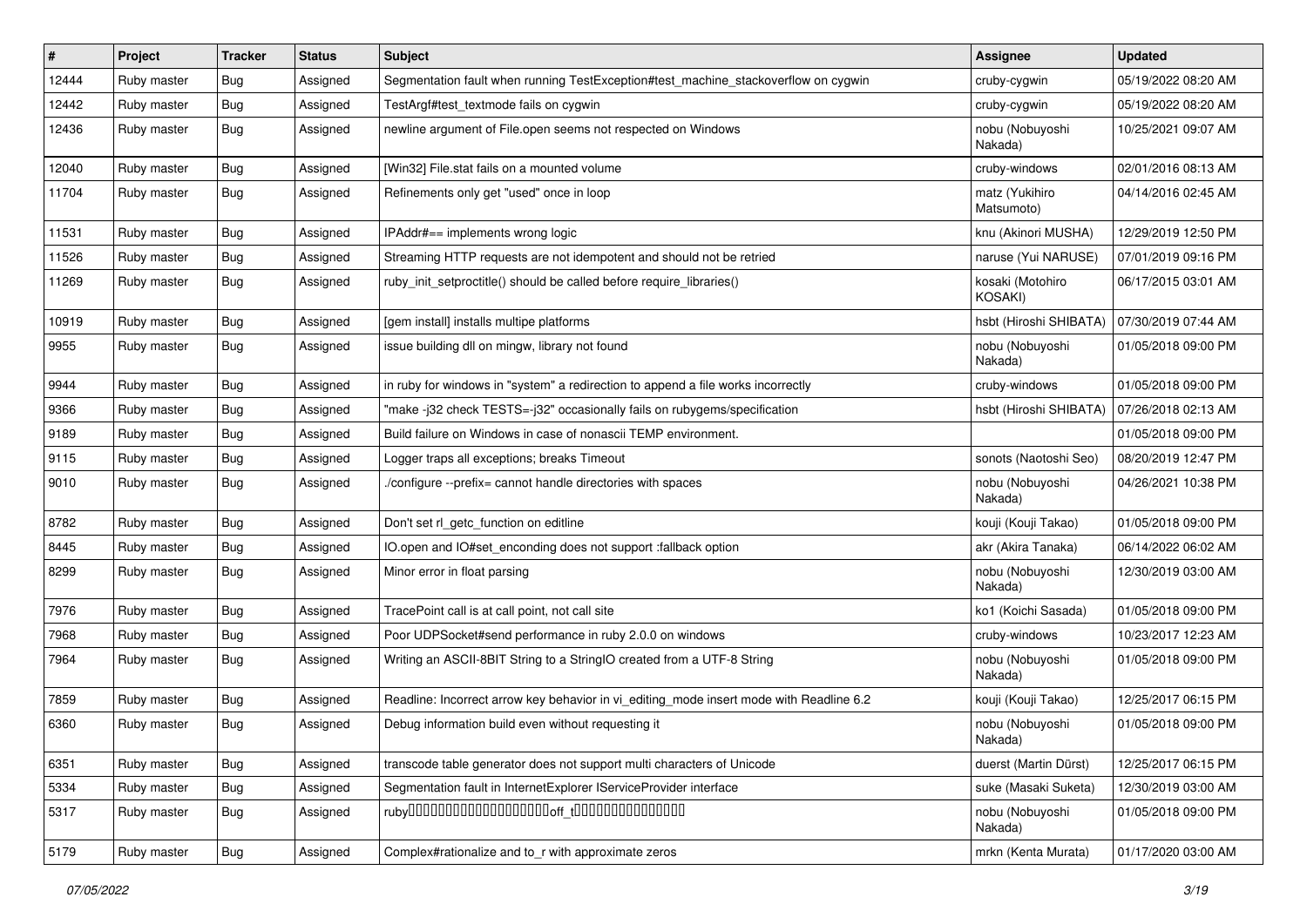| $\vert$ # | Project     | <b>Tracker</b> | <b>Status</b> | <b>Subject</b>                                                                    | <b>Assignee</b>                   | <b>Updated</b>      |
|-----------|-------------|----------------|---------------|-----------------------------------------------------------------------------------|-----------------------------------|---------------------|
| 4040      | Ruby master | Bug            | Assigned      | SystemStackError with Hash[*a] for Large _a_                                      | ko1 (Koichi Sasada)               | 12/25/2017 06:14 PM |
| 595       | Ruby master | <b>Bug</b>     | Assigned      | Fiber ignores ensure clause                                                       | ioquatix (Samuel<br>Williams)     | 12/29/2019 10:37 AM |
| 18773     | Ruby master | Feature        | Assigned      | deconstruct to receive a range                                                    | ktsj (Kazuki Tsujimoto)           | 07/04/2022 05:38 PM |
| 18571     | Ruby master | Feature        | Assigned      | Removed the bundled sources from release package after Ruby 3.2                   | hsbt (Hiroshi SHIBATA)            | 03/28/2022 06:23 AM |
| 18459     | Ruby master | Feature        | Assigned      | IRB autocomplete dropdown colour options                                          | aycabta (aycabta .)               | 01/05/2022 02:15 AM |
| 18450     | Ruby master | Feature        | Assigned      | Force break in prettyprint                                                        | akr (Akira Tanaka)                | 12/29/2021 02:02 PM |
| 18408     | Ruby master | Feature        | Assigned      | Allow pattern match to set instance variables                                     | ktsj (Kazuki Tsujimoto)           | 01/26/2022 07:07 PM |
| 17638     | Ruby master | Feature        | Assigned      | Support backtracing with the libbacktrace library                                 | naruse (Yui NARUSE)               | 03/05/2021 03:40 PM |
| 17593     | Ruby master | Feature        | Assigned      | load_iseq_eval should override the ISeq path                                      | ko1 (Koichi Sasada)               | 02/16/2021 08:27 AM |
| 17363     | Ruby master | Feature        | Assigned      | Timeouts                                                                          | ko1 (Koichi Sasada)               | 05/14/2022 09:06 AM |
| 17355     | Ruby master | Feature        | Assigned      | Using same set of names in or-patterns (pattern matching with $Foo(x)   Bar(x)$ ) | ktsj (Kazuki Tsujimoto)           | 09/13/2021 09:11 AM |
| 17339     | Ruby master | Feature        | Assigned      | Semantic grouping with BigDecimal#to_s                                            | mrkn (Kenta Murata)               | 12/20/2021 12:39 PM |
| 17297     | Ruby master | Feature        | Assigned      | Feature: Introduce Pathname.mktmpdir                                              | akr (Akira Tanaka)                | 08/30/2021 06:51 AM |
| 17296     | Ruby master | Feature        | Assigned      | Feature: Pathname#chmod use FileUtils.chmod instead of File                       | akr (Akira Tanaka)                | 08/30/2021 06:51 AM |
| 17295     | Ruby master | Feature        | Assigned      | Feature: Create a directory and file with Pathname#touch                          | akr (Akira Tanaka)                | 09/28/2021 01:20 AM |
| 17294     | Ruby master | Feature        | Assigned      | Feature: Allow method chaining with Pathname#mkpath Pathname#rmtree               | akr (Akira Tanaka)                | 08/30/2021 06:52 AM |
| 17291     | Ruby master | Feature        | Assigned      | Optimize send call                                                                | matz (Yukihiro<br>Matsumoto)      | 01/12/2021 05:47 AM |
| 17111     | Ruby master | Feature        | Assigned      | Improve performance of Net::HTTPHeader#set_form by 40%                            | naruse (Yui NARUSE)               | 08/10/2020 05:36 AM |
| 16963     | Ruby master | Feature        | Assigned      | Remove English.rb from Ruby 2.8/3.0                                               | hsbt (Hiroshi SHIBATA)            | 06/19/2020 09:48 AM |
| 16937     | Ruby master | Feature        | Assigned      | Add DNS over HTTP to Resolv                                                       | akr (Akira Tanaka)                | 12/10/2020 09:15 AM |
| 16461     | Ruby master | Feature        | Assigned      | Proc#using                                                                        | matz (Yukihiro<br>Matsumoto)      | 12/10/2020 09:10 AM |
| 16350     | Ruby master | Feature        | Assigned      | ArithmeticSequence#member? can result in infinite loop                            | mrkn (Kenta Murata)               | 05/29/2020 10:26 PM |
| 16027     | Ruby master | Feature        | Assigned      | Update Ruby's dtrace / USDT API to match what is exposed via the TracePoint API   | ko1 (Koichi Sasada)               | 08/03/2019 02:41 AM |
| 16012     | Ruby master | Feature        | Assigned      | Add a (small) test-install suite?                                                 | hsbt (Hiroshi SHIBATA)            | 07/30/2019 08:13 AM |
| 15939     | Ruby master | Feature        | Assigned      | Dump symbols reference to their fstr in ObjectSpace.dump()                        | ko1 (Koichi Sasada)               | 08/08/2019 09:38 PM |
| 15878     | Ruby master | Feature        | Assigned      | Make exit faster by not running GC                                                | ko1 (Koichi Sasada)               | 07/29/2019 07:48 AM |
| 15628     | Ruby master | Feature        | Assigned      | init inetsock internal should fallback to IPv4 if IPv6 is unreachable             | Glass_saga (Masaki<br>Matsushita) | 09/25/2020 05:42 AM |
| 15371     | Ruby master | Feature        | Assigned      | IRB with ARGV                                                                     | aycabta (aycabta.)                | 02/14/2020 11:35 AM |
| 15281     | Ruby master | Feature        | Assigned      | Speed up Set#intersect with size check.                                           | knu (Akinori MUSHA)               | 08/11/2020 02:43 AM |
| 15239     | Ruby master | Feature        | Assigned      | [patch] test-spec win32ole                                                        | suke (Masaki Suketa)              | 12/29/2019 01:04 PM |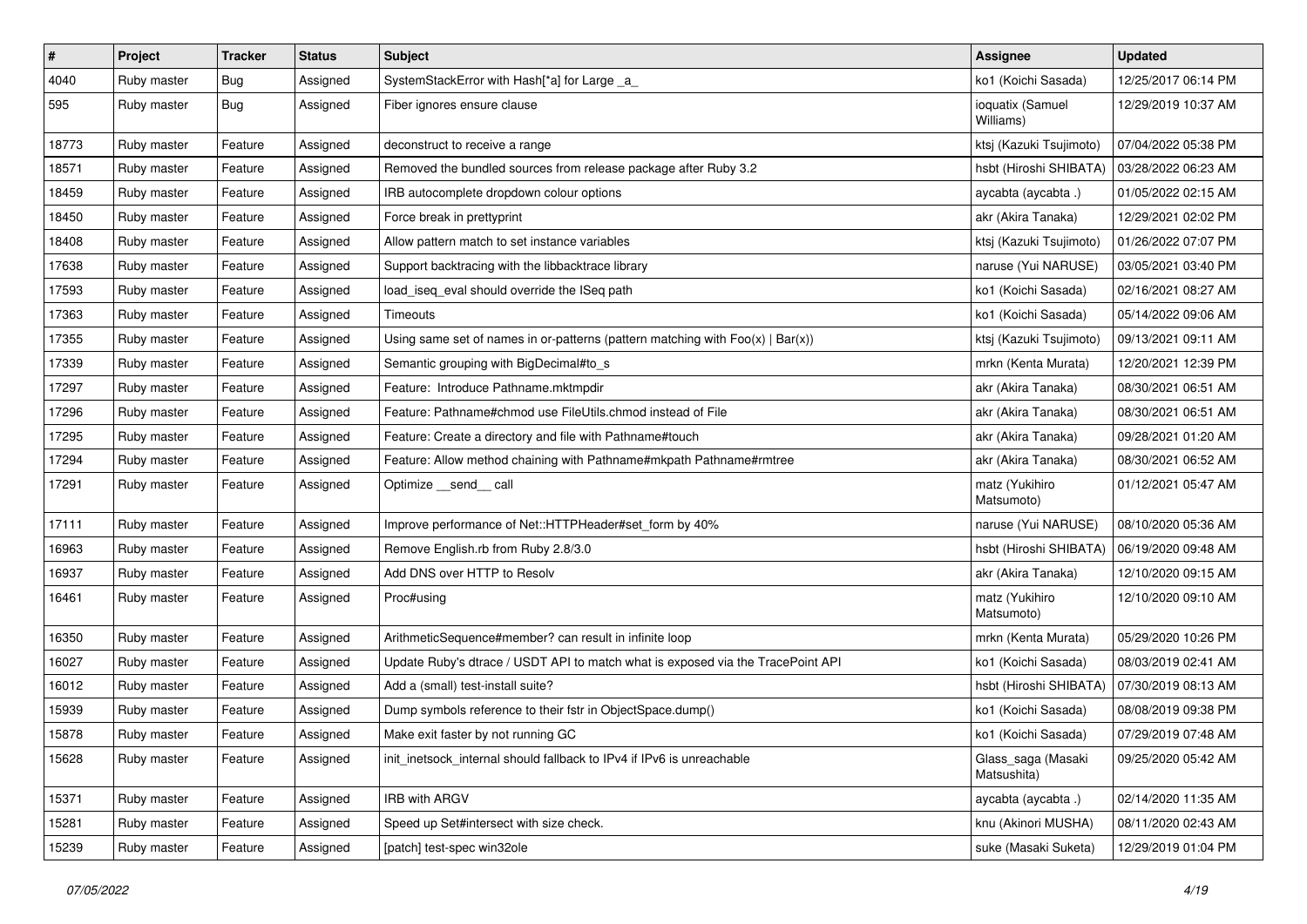| $\pmb{\#}$ | Project     | <b>Tracker</b> | <b>Status</b> | <b>Subject</b>                                                                                | Assignee                            | <b>Updated</b>      |
|------------|-------------|----------------|---------------|-----------------------------------------------------------------------------------------------|-------------------------------------|---------------------|
| 15166      | Ruby master | Feature        | Assigned      | 2.5 times faster implementation than current gcd implmentation                                | watson1978 (Shizuo<br>Fujita)       | 04/26/2019 09:12 PM |
| 15047      | Ruby master | Feature        | Assigned      | Documentation and more functions for Hash functions in C API                                  |                                     | 03/20/2019 01:24 AM |
| 14922      | Ruby master | Feature        | Assigned      | Resolv getaddresses ignores AAAA records for IPv6                                             | akr (Akira Tanaka)                  | 11/13/2020 04:01 AM |
| 14901      | Ruby master | Feature        | Assigned      | [PATCH] do not block SIGCHLD in normal Ruby Threads                                           | normalperson (Eric<br>Wong)         | 07/19/2021 05:23 AM |
| 14737      | Ruby master | Feature        | Assigned      | Split default gems into separate directory structure                                          | hsbt (Hiroshi SHIBATA)              | 09/02/2020 06:00 PM |
| 14476      | Ruby master | Feature        | Assigned      | Adding same_all? for checking whether all items in an Array are same                          | mrkn (Kenta Murata)                 | 08/28/2020 01:10 PM |
| 14412      | Ruby master | Feature        | Assigned      | DRb UNIX on local machine: add support for getpeereid()                                       | seki (Masatoshi Seki)               | 01/28/2018 12:51 PM |
| 14397      | Ruby master | Feature        | Assigned      | public, protected and private should return their arguments instead of self                   | matz (Yukihiro<br>Matsumoto)        | 12/10/2018 07:08 AM |
| 14066      | Ruby master | Feature        | Assigned      | Add CAA DNS RR on Resolv                                                                      | akr (Akira Tanaka)                  | 11/10/2017 06:50 AM |
| 13847      | Ruby master | Feature        | Assigned      | Gem activated problem for default gems                                                        |                                     | 12/10/2020 08:53 AM |
| 13821      | Ruby master | Feature        | Assigned      | Allow fibers to be resumed across threads                                                     | ko1 (Koichi Sasada)                 | 02/15/2019 10:09 AM |
| 13721      | Ruby master | Feature        | Assigned      | [PATCH] net/imap: dedupe attr keys in Net::IMAP::FetchData                                    | normalperson (Eric<br>Wong)         | 07/27/2017 09:51 AM |
| 13610      | Ruby master | Feature        | Assigned      | IPAddr doesn't provide helpful methods to get the subnet or IP address                        | knu (Akinori MUSHA)                 | 10/20/2017 01:13 AM |
| 13604      | Ruby master | Feature        | Assigned      | Exposing alternative interface of readline                                                    | aycabta (aycabta .)                 | 01/20/2020 05:34 AM |
| 13577      | Ruby master | Feature        | Assigned      | Digest file accidentally receives File object but uses file path                              | nobu (Nobuyoshi<br>Nakada)          | 05/20/2017 06:50 PM |
| 13534      | Ruby master | Feature        | Assigned      | Checking installation results of default gems                                                 | hsbt (Hiroshi SHIBATA)              | 07/26/2018 02:16 AM |
| 13516      | Ruby master | Feature        | Assigned      | Improve the text of the circular require warning                                              | nobu (Nobuyoshi<br>Nakada)          | 08/31/2017 05:49 AM |
| 13508      | Ruby master | Feature        | Assigned      | How remove/refactor code related mathn library.                                               | hsbt (Hiroshi SHIBATA)              | 12/25/2017 06:15 PM |
| 13388      | Ruby master | Feature        | Assigned      | gc.c: Add GC.get_parameters and .set_parameters                                               | ko1 (Koichi Sasada)                 | 03/30/2017 10:52 AM |
| 13252      | Ruby master | Feature        | Assigned      | C API for creating strings without copying                                                    | ko1 (Koichi Sasada)                 | 04/17/2017 07:22 AM |
| 13221      | Ruby master | Feature        | Assigned      | [PATCH] gems/bundled_gems: add "curses" RubyGem                                               | naruse (Yui NARUSE)                 | 09/25/2017 06:32 PM |
| 13129      | Ruby master | Feature        | Assigned      | Refinements cannot refine method_missing and respond_to_missing?                              | matz (Yukihiro<br>Matsumoto)        | 07/03/2021 10:45 PM |
| 13047      | Ruby master | Feature        | Assigned      | Use String literal instead of `String#+` for multiline pretty-printing of multiline strings   | akr (Akira Tanaka)                  | 02/22/2017 07:09 AM |
| 12848      | Ruby master | Feature        | Assigned      | Crazy idea: Allow regex definition for methods (Do not take it seriously please)              |                                     | 10/18/2016 12:17 AM |
| 12813      | Ruby master | Feature        | Assigned      | Calling chunk_while, slice_after, slice_before, slice_when with no block                      | matz (Yukihiro<br>Matsumoto)        | 12/06/2016 12:58 PM |
| 12676      | Ruby master | Feature        | Assigned      | Significant performance increase, and code conciseness, for prime division method in prime.rb | marcandre (Marc-Andre<br>Lafortune) | 11/18/2016 03:46 PM |
| 12656      | Ruby master | Feature        | Assigned      | Expand short paths with File.expand path                                                      | cruby-windows                       | 01/31/2018 02:31 PM |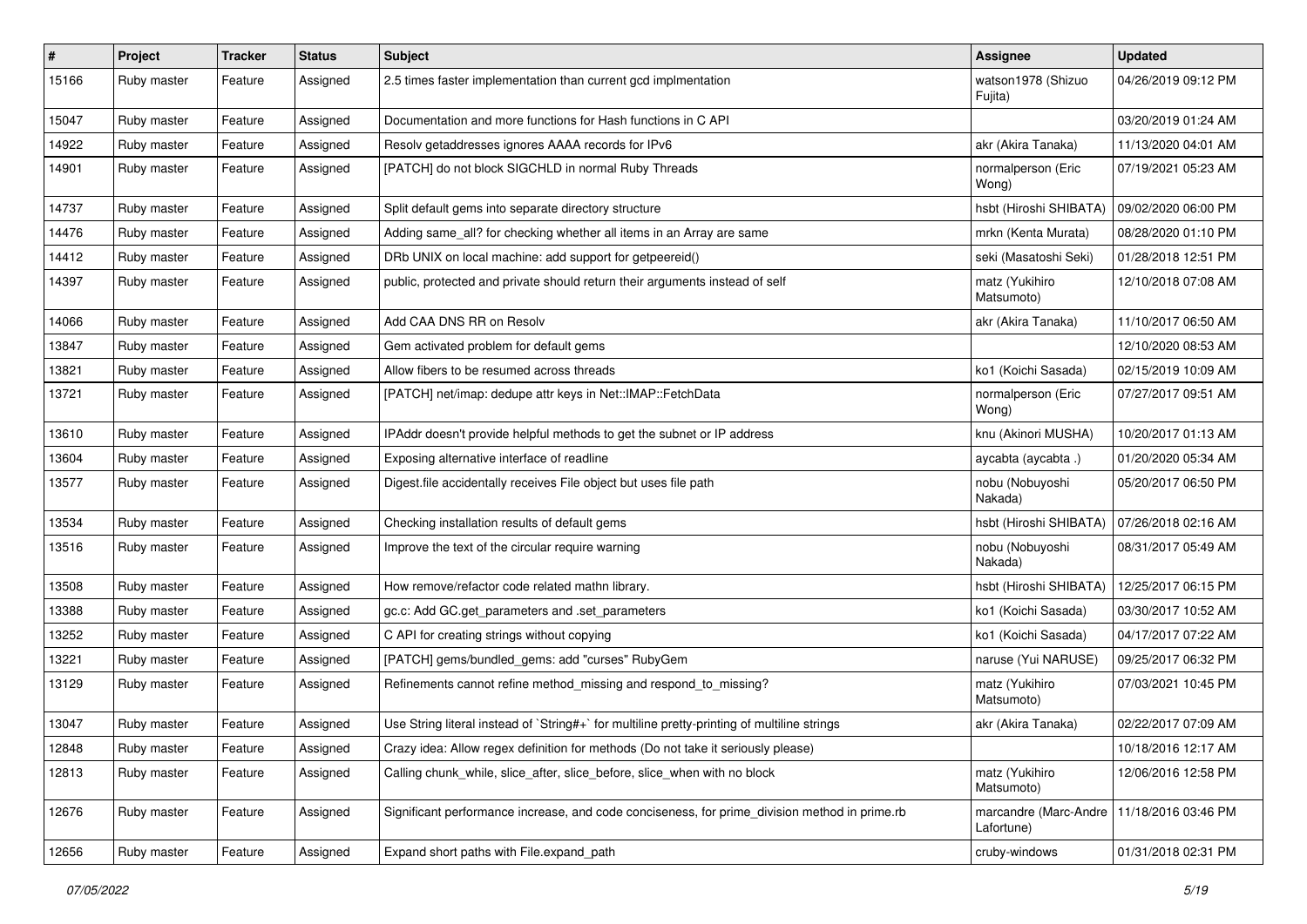| $\sharp$ | Project     | <b>Tracker</b> | <b>Status</b> | <b>Subject</b>                                                                                                          | Assignee                      | <b>Updated</b>      |
|----------|-------------|----------------|---------------|-------------------------------------------------------------------------------------------------------------------------|-------------------------------|---------------------|
| 12653    | Ruby master | Feature        | Assigned      | Use wide WinAPI for rb_w32_getcwd                                                                                       | usa (Usaku<br>NAKAMURA)       | 09/12/2016 06:35 AM |
| 12639    | Ruby master | Feature        | Assigned      | Speed up require in RubyGems by 5x                                                                                      | hsbt (Hiroshi SHIBATA)        | 07/26/2018 02:12 AM |
| 12543    | Ruby master | Feature        | Assigned      | explicit tail call syntax: foo() then return                                                                            | matz (Yukihiro<br>Matsumoto)  | 04/18/2021 03:02 PM |
| 12497    | Ruby master | Feature        | Assigned      | GMP version of divmod may be slower                                                                                     | akr (Akira Tanaka)            | 08/10/2016 03:11 AM |
| 12354    | Ruby master | Feature        | Assigned      | PKey::EC Can't output public key pem when private key exists                                                            | rhenium (Kazuki<br>Yamaguchi) | 07/24/2019 10:57 PM |
| 12281    | Ruby master | Feature        | Assigned      | Allow lexically scoped use of refinements with `using {}` block syntax                                                  | shugo (Shugo Maeda)           | 06/13/2016 07:44 AM |
| 12020    | Ruby master | Feature        | Assigned      | Documenting Ruby memory model                                                                                           | ko1 (Koichi Sasada)           | 12/23/2021 11:40 PM |
| 11955    | Ruby master | Feature        | Assigned      | Expose Object that Receives logs in Logger                                                                              | sonots (Naotoshi Seo)         | 11/09/2017 11:35 AM |
| 11816    | Ruby master | Feature        | Assigned      | Partial safe navigation operator                                                                                        | matz (Yukihiro<br>Matsumoto)  | 04/14/2020 08:02 AM |
| 11625    | Ruby master | Feature        | Assigned      | Unlock GVL for SHA1 calculations                                                                                        |                               | 09/25/2018 11:26 AM |
| 11527    | Ruby master | Feature        | Assigned      | IPAddr#mask addr isn't a method                                                                                         | knu (Akinori MUSHA)           | 11/07/2018 04:12 PM |
| 11322    | Ruby master | Feature        | Assigned      | OpenUri: RuntimeError: HTTP redirection loop                                                                            | akr (Akira Tanaka)            | 11/13/2020 03:52 AM |
| 11028    | Ruby master | Feature        | Assigned      | standalone running single file ( zipped archives of ruby code) running **without installation** using "gem<br>install " | matz (Yukihiro<br>Matsumoto)  | 04/04/2015 01:44 AM |
| 10782    | Ruby master | Feature        | Assigned      | Patch: Add constants for BigDecimal for ZERO, ONE, TEN                                                                  | mrkn (Kenta Murata)           | 05/21/2015 08:13 AM |
| 10637    | Ruby master | Feature        | Assigned      | Puppet orchestration on vagrant fails with Error: Non-HTTP proxy URI                                                    | akr (Akira Tanaka)            | 09/23/2020 10:23 PM |
| 10481    | Ruby master | Feature        | Assigned      | Add "if" and "unless" clauses to rescue statements                                                                      | matz (Yukihiro<br>Matsumoto)  | 01/18/2015 02:46 PM |
| 10459    | Ruby master | Feature        | Assigned      | [PATCH] rfc3339 method for Time                                                                                         | akr (Akira Tanaka)            | 05/21/2015 08:14 AM |
| 10129    | Ruby master | Feature        | Assigned      | More descriptive error message for failed net/http requests                                                             | akr (Akira Tanaka)            | 01/05/2018 09:01 PM |
| 10038    | Ruby master | Feature        | Assigned      | Extend ObjectSpace.dump to expose buffer addresses for String and Array                                                 | tmm1 (Aman Karmani)           | 01/05/2018 09:01 PM |
| 9830     | Ruby master | Feature        | Assigned      | Support for GOST private/public keys                                                                                    |                               | 09/13/2015 03:10 AM |
| 9816     | Ruby master | Feature        | Assigned      | 00000000000000000000                                                                                                    | matz (Yukihiro<br>Matsumoto)  | 10/28/2014 08:29 AM |
| 9768     | Ruby master | Feature        | Assigned      | Method that is visible only within a certain module/class                                                               | matz (Yukihiro<br>Matsumoto)  | 04/25/2014 06:43 AM |
| 9755     | Ruby master | Feature        | Assigned      | Thread::Backtrace::Location#defined_class                                                                               | ko1 (Koichi Sasada)           | 04/18/2014 09:22 AM |
| 9235     | Ruby master | Feature        | Assigned      | Documentation for commercial support                                                                                    | zzak (Zachary Scott)          | 08/10/2019 02:55 PM |
| 9023     | Ruby master | Feature        | Assigned      | Array#tail                                                                                                              | matz (Yukihiro<br>Matsumoto)  | 12/23/2021 11:40 PM |
| 9020     | Ruby master | Feature        | Assigned      | Net::HTTPResponse predicate/query methods                                                                               | naruse (Yui NARUSE)           | 12/25/2017 06:15 PM |
| 8960     | Ruby master | Feature        | Assigned      | Add Exception#backtrace_locations                                                                                       | ko1 (Koichi Sasada)           | 11/25/2016 02:15 PM |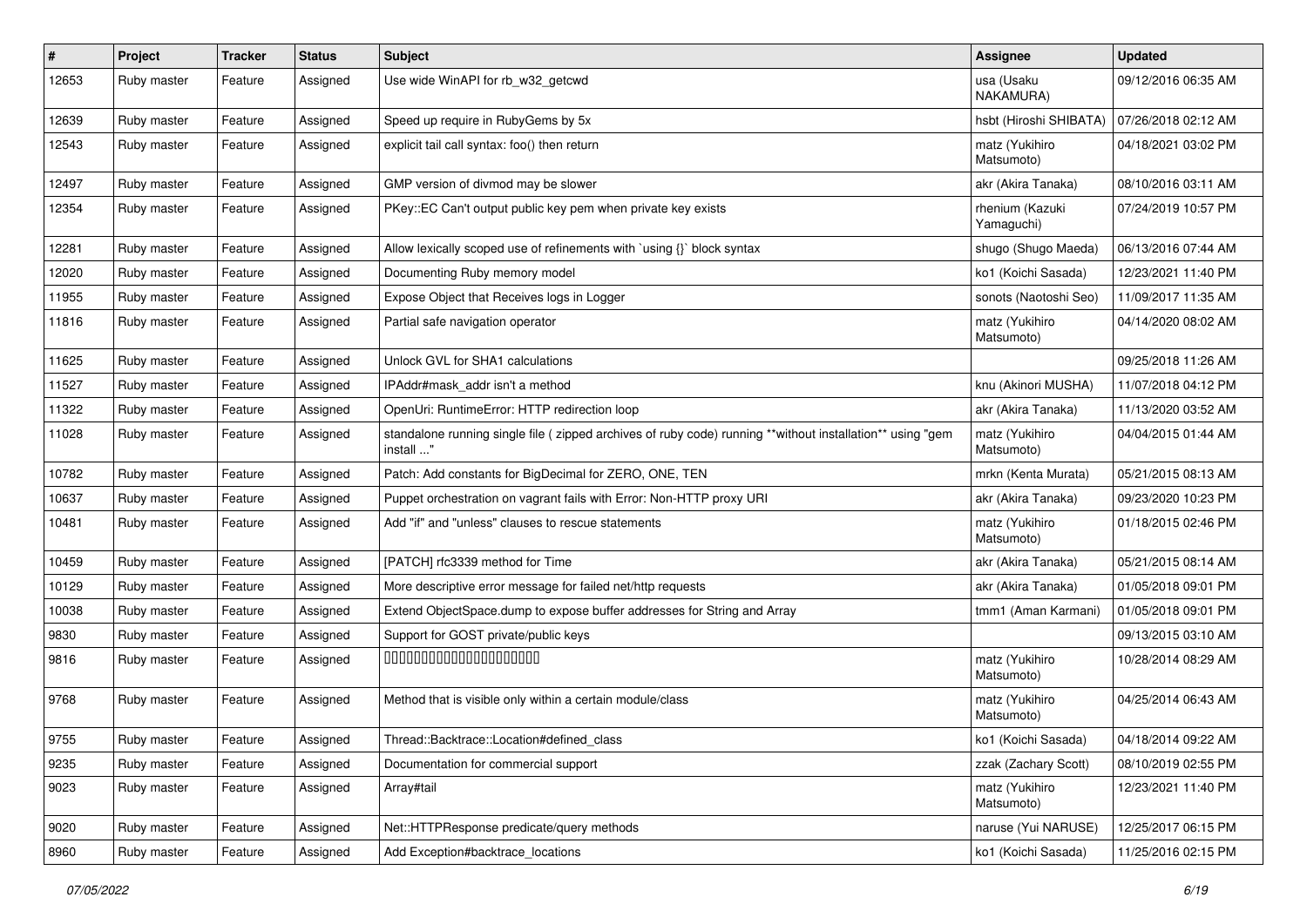| $\pmb{\#}$ | Project     | <b>Tracker</b> | <b>Status</b> | <b>Subject</b>                                                             | <b>Assignee</b>                       | <b>Updated</b>      |
|------------|-------------|----------------|---------------|----------------------------------------------------------------------------|---------------------------------------|---------------------|
| 8959       | Ruby master | Feature        | Assigned      | Allow top level prepend                                                    | nobu (Nobuyoshi<br>Nakada)            | 10/16/2013 03:22 AM |
| 8948       | Ruby master | Feature        | Assigned      | Frozen regex                                                               | matz (Yukihiro<br>Matsumoto)          | 12/20/2020 07:15 PM |
| 8850       | Ruby master | Feature        | Assigned      | Convert Rational to decimal string                                         | matz (Yukihiro<br>Matsumoto)          | 12/25/2017 06:15 PM |
| 8839       | Ruby master | Feature        | Assigned      | Class and module should return the class or module that was opened         | matz (Yukihiro<br>Matsumoto)          | 12/28/2015 08:36 AM |
| 8678       | Ruby master | Feature        | Assigned      | Allow invalid string to work with regexp                                   | matz (Yukihiro<br>Matsumoto)          | 01/05/2018 09:00 PM |
| 8576       | Ruby master | Feature        | Assigned      | Add optimized method type for constant value methods                       | ko1 (Koichi Sasada)                   | 12/25/2017 06:15 PM |
| 8536       | Ruby master | Feature        | Assigned      | Implement is numeric? family of methods                                    | matz (Yukihiro<br>Matsumoto)          | 12/25/2017 06:15 PM |
| 8460       | Ruby master | Feature        | Assigned      | PATCH: optparse: add keep unknown option                                   | nobu (Nobuyoshi<br>Nakada)            | 05/27/2021 10:07 PM |
| 8295       | Ruby master | Feature        | Assigned      | Float I Rational 0000000000000 BigDecimal 0000000                          | mrkn (Kenta Murata)                   | 12/25/2017 06:15 PM |
| 8271       | Ruby master | Feature        | Assigned      | Proposal for moving to a more visible, formal process for feature requests | matz (Yukihiro<br>Matsumoto)          | 12/23/2021 11:40 PM |
| 8263       | Ruby master | Feature        | Assigned      | Support discovering yield state of individual Fibers                       | ko1 (Koichi Sasada)                   | 12/23/2021 11:40 PM |
| 8164       | Ruby master | Feature        | Assigned      | Public/Private                                                             | matz (Yukihiro<br>Matsumoto)          | 12/10/2020 08:50 AM |
| 8126       | Ruby master | Feature        | Assigned      | OpenSSL::SSL::SSLSocket does not define #recv and #send messages           | rhenium (Kazuki<br>Yamaguchi)         | 08/08/2019 11:05 PM |
| 8083       | Ruby master | Feature        | Assigned      | Exit status is limited to one-byte values which is invalid for Windows     | cruby-windows                         | 03/14/2013 08:26 PM |
| 8047       | Ruby master | Feature        | Assigned      | IPAddr makes host address with netmask                                     | knu (Akinori MUSHA)                   | 01/05/2018 09:00 PM |
| 8042       | Ruby master | Feature        | Assigned      | Add Addrinfo#socket to create a socket that is not connected or bound      | matz (Yukihiro<br>Matsumoto)          | 12/25/2017 06:15 PM |
| 8016       | Ruby master | Feature        | Assigned      | Alias FILE and LINE as methods                                             | matz (Yukihiro<br>Matsumoto)          | 12/25/2017 06:15 PM |
| 7739       | Ruby master | Feature        | Assigned      | Define Hash#  as Hash#reverse_merge in Rails                               | matz (Yukihiro<br>Matsumoto)          | 12/25/2017 06:15 PM |
| 7644       | Ruby master | Feature        | Assigned      | In refinements, change "using" keyword to a less generic word.             | matz (Yukihiro<br>Matsumoto)          | 12/10/2020 08:49 AM |
| 7580       | Ruby master | Feature        | Assigned      | Range translation                                                          | matz (Yukihiro<br>Matsumoto)          | 06/11/2018 09:51 AM |
| 7532       | Ruby master | Feature        | Assigned      | Hardcoded compiler location                                                | nobu (Nobuyoshi<br>Nakada)            | 12/25/2017 06:15 PM |
| 7518       | Ruby master | Feature        | Assigned      | Fiddle::Pointer#to_str and Fiddle::Pointer#to_int should be removed        | tenderlovemaking<br>(Aaron Patterson) | 08/15/2013 04:56 AM |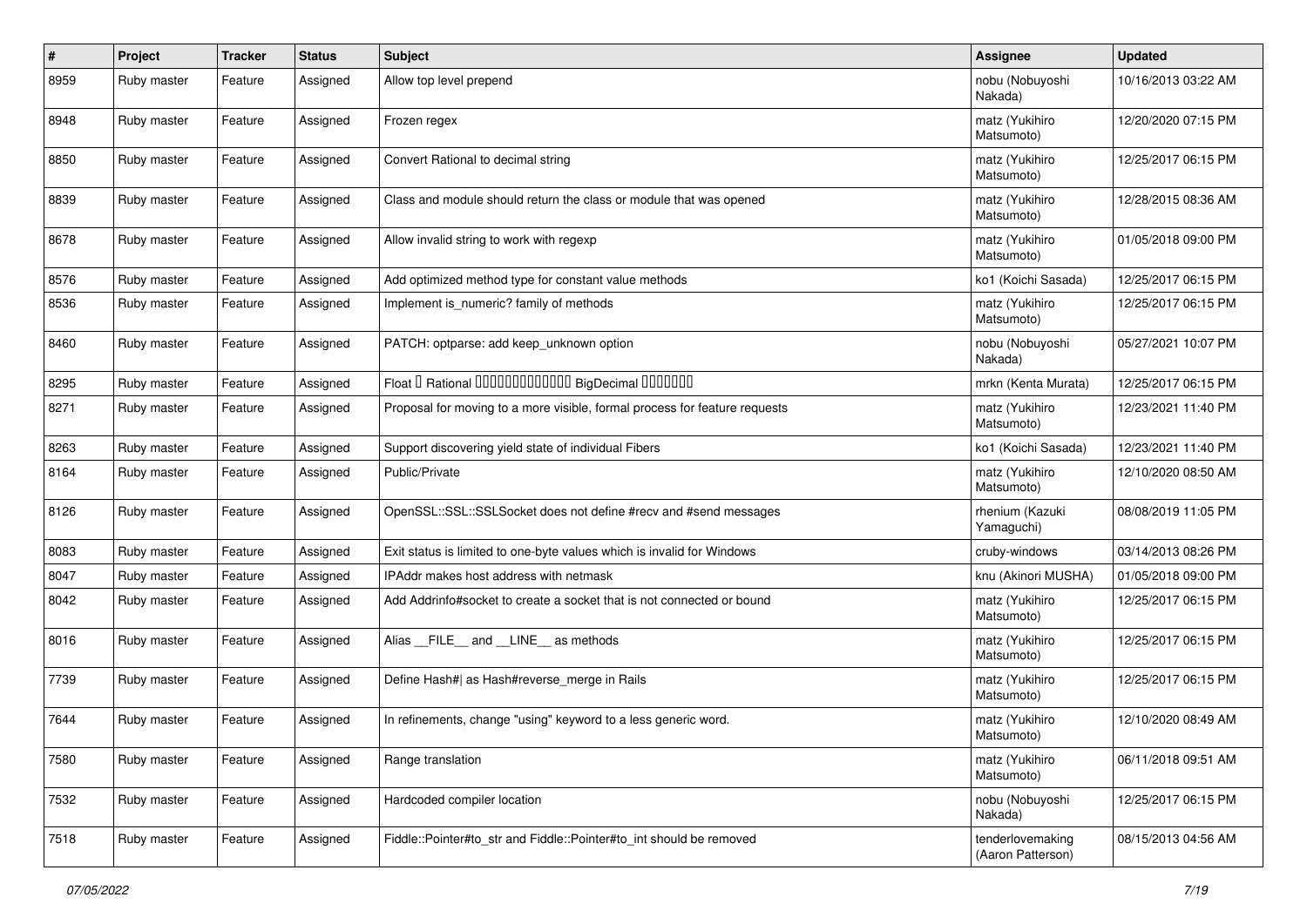| $\pmb{\#}$ | <b>Project</b> | <b>Tracker</b> | <b>Status</b> | Subject                                                                                                           | <b>Assignee</b>                       | <b>Updated</b>      |
|------------|----------------|----------------|---------------|-------------------------------------------------------------------------------------------------------------------|---------------------------------------|---------------------|
| 7503       | Ruby master    | Feature        | Assigned      | make timeout.rb async-interrupt safe by default                                                                   | matz (Yukihiro<br>Matsumoto)          | 12/25/2017 06:15 PM |
| 7488       | Ruby master    | Feature        | Assigned      | Receiving object_id in object creation probes                                                                     | tenderlovemaking<br>(Aaron Patterson) | 12/25/2017 06:15 PM |
| 7436       | Ruby master    | Feature        | Assigned      | Allow for a "granularity" flag for backtrace_locations                                                            | matz (Yukihiro<br>Matsumoto)          | 12/25/2017 06:15 PM |
| 7412       | Ruby master    | Feature        | Assigned      | Pathname#relative_path_from does not support mixed directory separators on windows                                | akr (Akira Tanaka)                    | 01/05/2018 09:00 PM |
| 7394       | Ruby master    | Feature        | Assigned      | Enumerable#find ifnone parameter could be non-callable                                                            | nobu (Nobuyoshi<br>Nakada)            | 02/10/2021 09:32 AM |
| 7362       | Ruby master    | Feature        | Assigned      | Adding Pathname#start with?                                                                                       | akr (Akira Tanaka)                    | 12/25/2017 06:15 PM |
| 7349       | Ruby master    | Feature        | Assigned      | Struct#inspect needs more meaningful output                                                                       | matz (Yukihiro<br>Matsumoto)          | 12/25/2017 06:15 PM |
| 7321       | Ruby master    | Feature        | Assigned      | Newton.#nsolve 00 2 0000000000                                                                                    | mrkn (Kenta Murata)                   | 12/25/2017 06:15 PM |
| 7314       | Ruby master    | Feature        | Assigned      | Convert Proc to Lambda doesn't work in MRI                                                                        | matz (Yukihiro<br>Matsumoto)          | 05/21/2016 09:15 AM |
| 7148       | Ruby master    | Feature        | Assigned      | Improved Tempfile w/o DelegateClass                                                                               | Glass_saga (Masaki<br>Matsushita)     | 03/27/2019 09:51 AM |
| 7132       | Ruby master    | Feature        | Assigned      | Alternation between named / ordered method arguments and aliases for method arguments.                            | matz (Yukihiro<br>Matsumoto)          | 12/25/2017 06:15 PM |
| 7121       | Ruby master    | Feature        | Assigned      | Extending the use of `require'                                                                                    | matz (Yukihiro<br>Matsumoto)          | 12/25/2017 06:15 PM |
| 7087       | Ruby master    | Feature        | Assigned      | :ConditionVariable#wait does not work with Monitor because Monitor#sleep does not exist                           | matz (Yukihiro<br>Matsumoto)          | 12/25/2017 06:15 PM |
| 7086       | Ruby master    | Feature        | Assigned      | Condition Variable#wait has meaningless return value                                                              | kosaki (Motohiro<br><b>KOSAKI)</b>    | 12/25/2017 06:15 PM |
| 6973       | Ruby master    | Feature        | Assigned      | Add an #integral? method to Numeric to test for whole-number values                                               | mrkn (Kenta Murata)                   | 12/25/2017 06:15 PM |
| 6857       | Ruby master    | Feature        | Assigned      | bigdecimal/math BigMath.E/BigMath.exp R. P. Feynman inspired optimization                                         | mrkn (Kenta Murata)                   | 12/25/2017 06:15 PM |
| 6842       | Ruby master    | Feature        | Assigned      | Add Optional Arguments to String#strip                                                                            | matz (Yukihiro<br>Matsumoto)          | 08/24/2016 05:50 AM |
| 6841       | Ruby master    | Feature        | Assigned      | Shorthand for Assigning Return Value of Method to Self                                                            | matz (Yukihiro<br>Matsumoto)          | 12/10/2020 08:53 AM |
| 6811       | Ruby master    | Feature        | Assigned      | File, Dir and FileUtils should have bang-versions of singleton methods that fails silently                        | matz (Yukihiro<br>Matsumoto)          | 12/25/2017 06:15 PM |
| 6810       | Ruby master    | Feature        | Assigned      | module A::B; end` is not equivalent to `module A; module B; end; end` with respect to constant lookup`<br>(scope) | matz (Yukihiro<br>Matsumoto)          | 12/10/2020 09:22 AM |
| 6802       | Ruby master    | Feature        | Assigned      | String#scan should have equivalent yielding MatchData                                                             | matz (Yukihiro<br>Matsumoto)          | 12/25/2017 06:15 PM |
| 6769       | Ruby master    | Feature        | Assigned      | rbinstall.rb: install both src and batch files separetely                                                         | nobu (Nobuyoshi<br>Nakada)            | 10/30/2015 12:38 PM |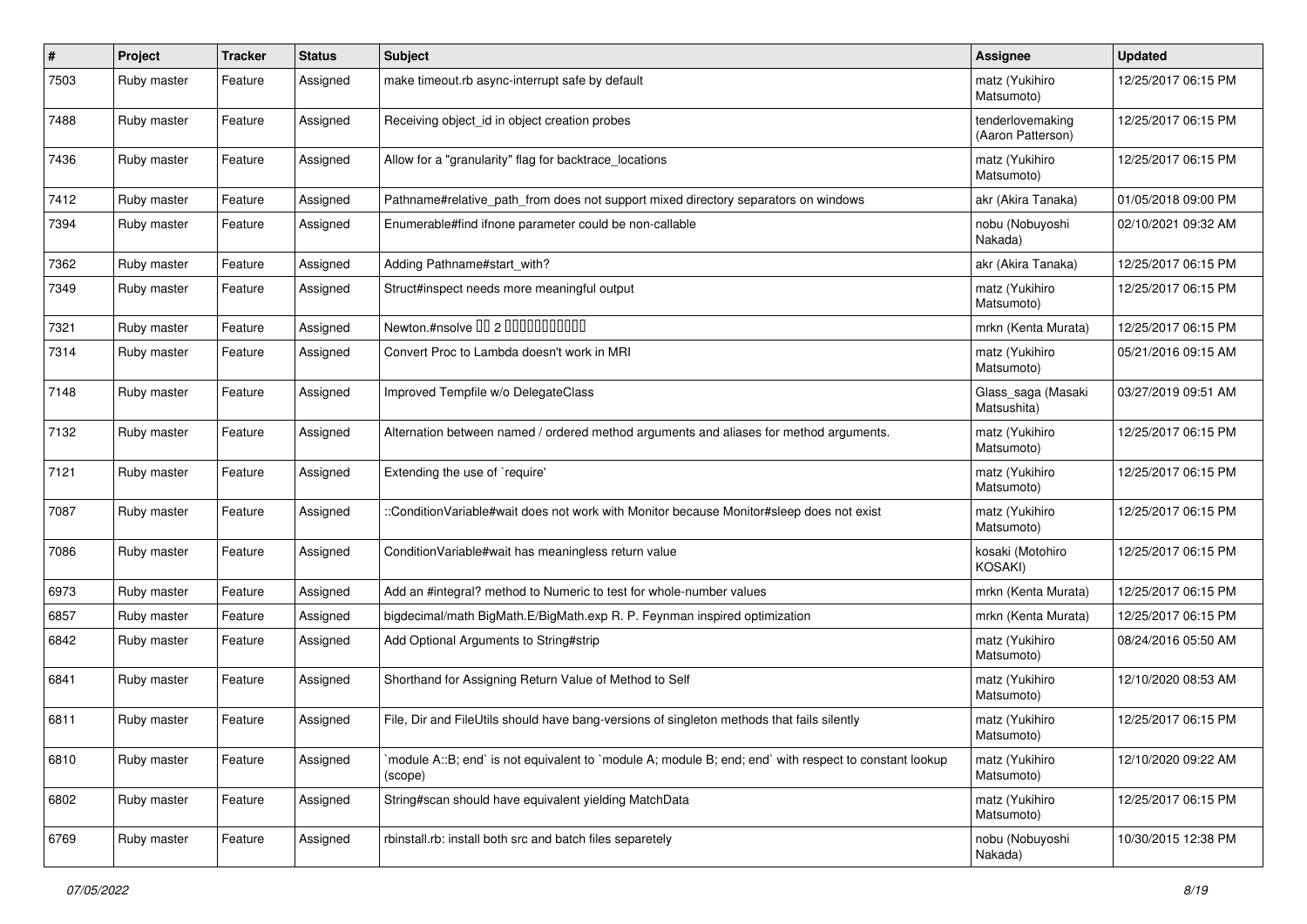| $\pmb{\#}$ | Project     | <b>Tracker</b> | <b>Status</b> | Subject                                                                     | <b>Assignee</b>              | <b>Updated</b>      |
|------------|-------------|----------------|---------------|-----------------------------------------------------------------------------|------------------------------|---------------------|
| 6695       | Ruby master | Feature        | Assigned      | Configuration for Thread/Fiber creation                                     | ko1 (Koichi Sasada)          | 12/25/2017 06:15 PM |
| 6694       | Ruby master | Feature        | Assigned      | Thread.new without block.                                                   | ko1 (Koichi Sasada)          | 12/25/2017 06:15 PM |
| 6682       | Ruby master | Feature        | Assigned      | Add a method to return an instance attached by a singleton class            | shyouhei (Shyouhei<br>Urabe) | 12/25/2017 06:15 PM |
| 6671       | Ruby master | Feature        | Assigned      | File.split_all and File.split_root                                          | matz (Yukihiro<br>Matsumoto) | 12/25/2017 06:15 PM |
| 6648       | Ruby master | Feature        | Assigned      | Provide a standard API for retrieving all command-line flags passed to Ruby | matz (Yukihiro<br>Matsumoto) | 12/25/2017 06:15 PM |
| 6613       | Ruby master | Feature        | Assigned      | VT_RECORD, IRecordInfo Support in WIN32OLE                                  | suke (Masaki Suketa)         | 12/25/2017 06:15 PM |
| 6611       | Ruby master | Feature        | Assigned      | Comments requested on implementation of set parse func                      | matz (Yukihiro<br>Matsumoto) | 12/25/2017 06:15 PM |
| 6596       | Ruby master | Feature        | Assigned      | New method `Array#indexes`                                                  | matz (Yukihiro<br>Matsumoto) | 07/29/2020 01:41 AM |
| 6594       | Ruby master | Feature        | Assigned      | Integrated Functor                                                          | matz (Yukihiro<br>Matsumoto) | 12/10/2020 08:53 AM |
| 6590       | Ruby master | Feature        | Assigned      | Dealing with bigdecimal, etc gems in JRuby                                  | hsbt (Hiroshi SHIBATA)       | 05/15/2019 08:33 PM |
| 6452       | Ruby master | Feature        | Assigned      | Allow extend to override class methods                                      | matz (Yukihiro<br>Matsumoto) | 12/10/2020 08:53 AM |
| 6445       | Ruby master | Feature        | Assigned      | request for default length/position on string index                         | matz (Yukihiro<br>Matsumoto) | 12/25/2017 06:15 PM |
| 6413       | Ruby master | Feature        | Assigned      | Make Dir.entries default to Dir.entries(Dir.pwd)                            | matz (Yukihiro<br>Matsumoto) | 12/25/2017 06:15 PM |
| 6376       | Ruby master | Feature        | Assigned      | Feature lookup and checking if feature is loaded                            | matz (Yukihiro<br>Matsumoto) | 12/25/2017 06:15 PM |
| 6354       | Ruby master | Feature        | Assigned      | Remove escape (break/return/redo/next support) from class/module scope      | matz (Yukihiro<br>Matsumoto) | 12/25/2017 06:15 PM |
| 6337       | Ruby master | Feature        | Assigned      | FileUtils#sync                                                              | matz (Yukihiro<br>Matsumoto) | 12/25/2017 06:15 PM |
| 6317       | Ruby master | Feature        | Assigned      |                                                                             | matz (Yukihiro<br>Matsumoto) | 12/25/2017 06:15 PM |
| 6309       | Ruby master | Feature        | Assigned      | Add a reference queue for weak references                                   | matz (Yukihiro<br>Matsumoto) | 08/23/2020 09:07 PM |
| 6308       | Ruby master | Feature        | Assigned      | Eliminate delegation from WeakRef                                           | matz (Yukihiro<br>Matsumoto) | 12/23/2021 11:40 PM |
| 6293       | Ruby master | Feature        | Assigned      | new queue / blocking queues                                                 | matz (Yukihiro<br>Matsumoto) | 12/25/2017 06:15 PM |
| 6277       | Ruby master | Feature        | Assigned      | Hash#convert_key                                                            | matz (Yukihiro<br>Matsumoto) | 12/25/2017 06:15 PM |
| 6265       | Ruby master | Feature        | Assigned      | Remove 'useless' 'concatenation' syntax                                     | naruse (Yui NARUSE)          | 08/10/2016 02:36 AM |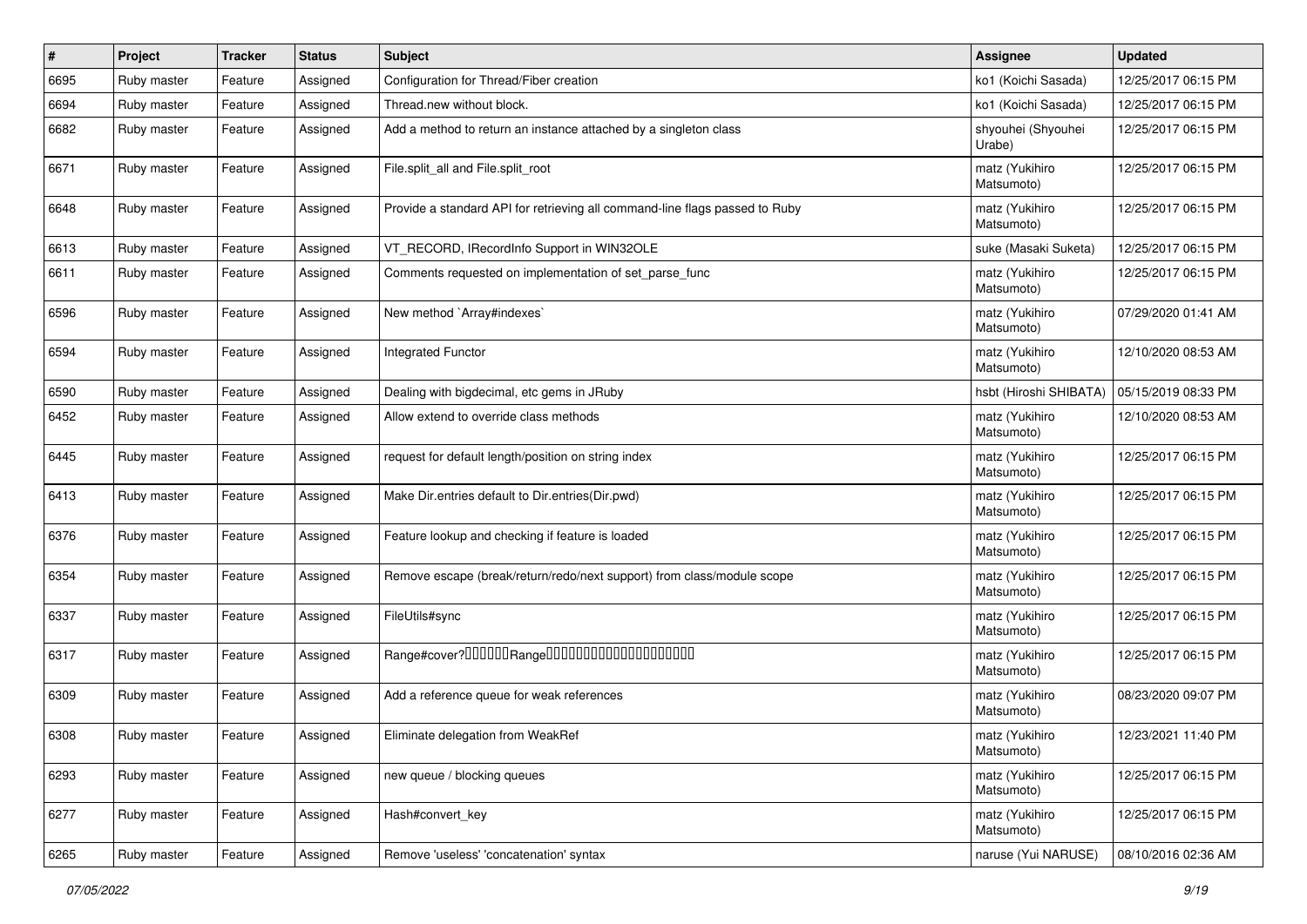| $\pmb{\#}$ | Project     | <b>Tracker</b> | <b>Status</b> | <b>Subject</b>                                                     | <b>Assignee</b>              | <b>Updated</b>      |
|------------|-------------|----------------|---------------|--------------------------------------------------------------------|------------------------------|---------------------|
| 6133       | Ruby master | Feature        | Assigned      | SSLSocket <sup>[</sup> shutdown <sup>[101]</sup>                   |                              | 09/13/2015 03:22 AM |
| 6047       | Ruby master | Feature        | Assigned      | read_all: Grow buffer exponentially in generic case                |                              | 09/13/2015 03:19 AM |
| 6012       | Ruby master | Feature        | Assigned      | Proc#source location also return the column                        | nobu (Nobuyoshi<br>Nakada)   | 02/12/2019 07:49 AM |
| 5970       | Ruby master | Feature        | Assigned      | Add Enumerable#join with same semantics as Array#join              | matz (Yukihiro<br>Matsumoto) | 12/25/2017 06:15 PM |
| 5945       | Ruby master | Feature        | Assigned      | Add the ability to mark a at_exit as process-local.                | matz (Yukihiro<br>Matsumoto) | 10/10/2018 08:29 AM |
| 5825       | Ruby master | Feature        | Assigned      | Sweet instance var assignment in the object initializer            | matz (Yukihiro<br>Matsumoto) | 12/10/2020 08:53 AM |
| 5781       | Ruby master | Feature        | Assigned      | Query attributes (attribute methods ending in `?` mark)            | matz (Yukihiro<br>Matsumoto) | 01/10/2020 06:34 AM |
| 5764       | Ruby master | Feature        | Assigned      | Net::HTTP should assume HTTP/0.9 on unexpected responses           | naruse (Yui NARUSE)          | 07/15/2019 05:06 PM |
| 5749       | Ruby master | Feature        | Assigned      | new method String#match_all needed                                 | matz (Yukihiro<br>Matsumoto) | 12/25/2017 06:15 PM |
| 5741       | Ruby master | Feature        | Assigned      | Secure Erasure of Passwords                                        | matz (Yukihiro<br>Matsumoto) | 12/25/2017 06:15 PM |
| 5654       | Ruby master | Feature        | Assigned      | Introduce global lock to avoid concurrent require                  | nahi (Hiroshi<br>Nakamura)   | 12/25/2017 06:15 PM |
| 5643       | Ruby master | Feature        | Assigned      | require/load options and binding option                            | matz (Yukihiro<br>Matsumoto) | 12/25/2017 06:15 PM |
| 5617       | Ruby master | Feature        | Assigned      | Allow install RubyGems into dediceted directory                    | hsbt (Hiroshi SHIBATA)       | 05/16/2018 09:15 AM |
| 5582       | Ruby master | Feature        | Assigned      | Allow clone of singleton methods on a BasicObject                  | matz (Yukihiro<br>Matsumoto) | 12/25/2017 06:15 PM |
| 5558       | Ruby master | Feature        | Assigned      | String#% strange arity errors                                      | matz (Yukihiro<br>Matsumoto) | 12/25/2017 06:15 PM |
| 5461       | Ruby master | Feature        | Assigned      | Add pipelining to Net::HTTP                                        | naruse (Yui NARUSE)          | 12/25/2017 06:15 PM |
| 5456       | Ruby master | Feature        | Assigned      | kernel#syscall() should be removed.                                | matz (Yukihiro<br>Matsumoto) | 12/10/2020 08:46 AM |
| 5445       | Ruby master | Feature        | Assigned      | Need RUBYOPT - r before ARGV - r                                   | matz (Yukihiro<br>Matsumoto) | 12/25/2017 06:15 PM |
| 5434       | Ruby master | Feature        | Assigned      | Allow per-class whitelisting of methods safe to expose through DRb | seki (Masatoshi Seki)        | 12/25/2017 06:15 PM |
| 5389       | Ruby master | Feature        | Assigned      | New method Enumerator#iterate                                      | matz (Yukihiro<br>Matsumoto) | 12/25/2017 06:15 PM |
| 5310       | Ruby master | Feature        | Assigned      | Integral objects                                                   | mrkn (Kenta Murata)          | 12/25/2017 06:15 PM |
| 5133       | Ruby master | Feature        | Assigned      | Array#unzip as an alias of Array#transpose                         | mrkn (Kenta Murata)          | 12/25/2017 06:15 PM |
| 5129       | Ruby master | Feature        | Assigned      | Create a core class "FileArray" and make "ARGF" its instance       | matz (Yukihiro<br>Matsumoto) | 01/23/2018 02:02 PM |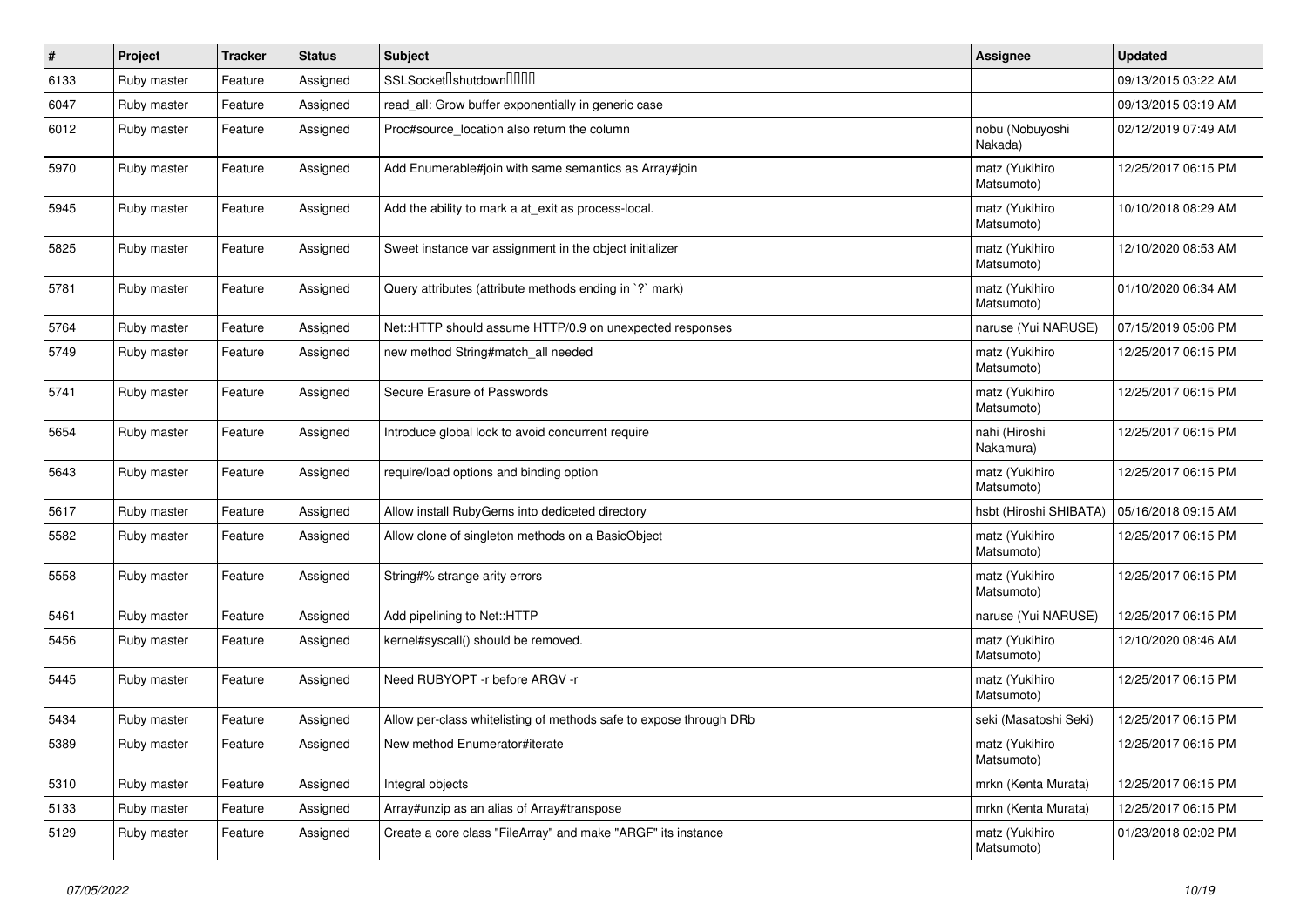| $\pmb{\#}$ | Project     | Tracker | <b>Status</b> | <b>Subject</b>                                                                        | <b>Assignee</b>                   | <b>Updated</b>      |
|------------|-------------|---------|---------------|---------------------------------------------------------------------------------------|-----------------------------------|---------------------|
| 5064       | Ruby master | Feature | Assigned      | HTTP user-agent class                                                                 | matz (Yukihiro<br>Matsumoto)      | 12/25/2017 06:15 PM |
| 5007       | Ruby master | Feature | Assigned      | Proc#call_under: Unifying instance_eval and instance_exec                             | matz (Yukihiro<br>Matsumoto)      | 04/19/2018 07:57 AM |
| 4924       | Ruby master | Feature | Assigned      | mkmf have header fails with C++ headers                                               | nobu (Nobuyoshi<br>Nakada)        | 12/25/2017 06:15 PM |
| 4831       | Ruby master | Feature | Assigned      | Integer#prime_factors                                                                 | yugui (Yuki Sonoda)               | 01/23/2018 08:09 AM |
| 4824       | Ruby master | Feature | Assigned      | Provide method Kernel#executed?                                                       | matz (Yukihiro<br>Matsumoto)      | 03/05/2018 04:57 AM |
| 4818       | Ruby master | Feature | Assigned      | Add method marshalable?                                                               | matz (Yukihiro<br>Matsumoto)      | 12/25/2017 06:15 PM |
| 4592       | Ruby master | Feature | Assigned      | Tempfile0000000                                                                       | matz (Yukihiro<br>Matsumoto)      | 12/25/2017 06:14 PM |
| 4539       | Ruby master | Feature | Assigned      | Array#zip_with                                                                        | matz (Yukihiro<br>Matsumoto)      | 11/28/2019 08:23 AM |
| 4521       | Ruby master | Feature | Assigned      | NoMethodError#message may take very long to execute                                   | matz (Yukihiro<br>Matsumoto)      | 12/25/2017 06:14 PM |
| 4514       | Ruby master | Feature | Assigned      | #deep_clone and #deep_dup for Objects                                                 | matz (Yukihiro<br>Matsumoto)      | 12/25/2017 06:14 PM |
| 4464       | Ruby master | Feature | Assigned      | [PATCH] add Fcntl::Flock object for easier use of POSIX file locks                    | kosaki (Motohiro<br>KOSAKI)       | 12/25/2017 06:14 PM |
| 4247       | Ruby master | Feature | Assigned      | New features for Array#sample, Array#choice                                           | mame (Yusuke Endoh)               | 12/25/2017 06:14 PM |
| 3953       | Ruby master | Feature | Assigned      | TCPSocket / UDPSocket do not accept IPAddr objects.                                   | knu (Akinori MUSHA)               | 12/25/2017 06:14 PM |
| 3731       | Ruby master | Feature | Assigned      | Easier Embedding API for Ruby                                                         | ko1 (Koichi Sasada)               | 12/25/2017 06:14 PM |
| 3608       | Ruby master | Feature | Assigned      | Enhancing Pathname#each_child to be lazy                                              | akr (Akira Tanaka)                | 12/25/2017 06:14 PM |
| 2631       | Ruby master | Feature | Assigned      | Allow IO#reopen to take a block                                                       | Glass_saga (Masaki<br>Matsushita) | 05/24/2018 01:22 PM |
| 2324       | Ruby master | Feature | Assigned      | Dir instance methods for relative path                                                | nobu (Nobuyoshi<br>Nakada)        | 12/25/2017 05:58 PM |
| 2294       | Ruby master | Feature | Assigned      | [PATCH] ruby_bind_stack() to embed Ruby in coroutine                                  | ko1 (Koichi Sasada)               | 01/05/2018 09:00 PM |
| 1644       | Ruby master | Feature | Assigned      | recv on inherited socket wrapped in TCPSocket does not read data, on Windows          | cruby-windows                     | 12/10/2020 08:45 AM |
| 18371      | Ruby master | Misc    | Assigned      | Release branches (release information in general)                                     | naruse (Yui NARUSE)               | 03/23/2022 10:32 PM |
| 17720      | Ruby master | Misc    | Assigned      | Cirrus CI to check non-x86_64 architecture cases by own machines                      | jaruga (Jun Aruga)                | 09/26/2021 10:24 AM |
| 17662      | Ruby master | Misc    | Assigned      | The heredoc pattern used in tests does not syntax highlight correctly in many editors | nobu (Nobuyoshi<br>Nakada)        | 06/30/2021 12:54 PM |
| 17376      | Ruby master | Misc    | Assigned      | Reduce number of GitHub Actions                                                       | shyouhei (Shyouhei<br>Urabe)      | 12/10/2020 11:50 AM |
| 16805      | Ruby master | Misc    | Assigned      | Coroutine's license is unclear                                                        | ReiOdaira (Rei Odaira)            | 07/01/2021 10:09 PM |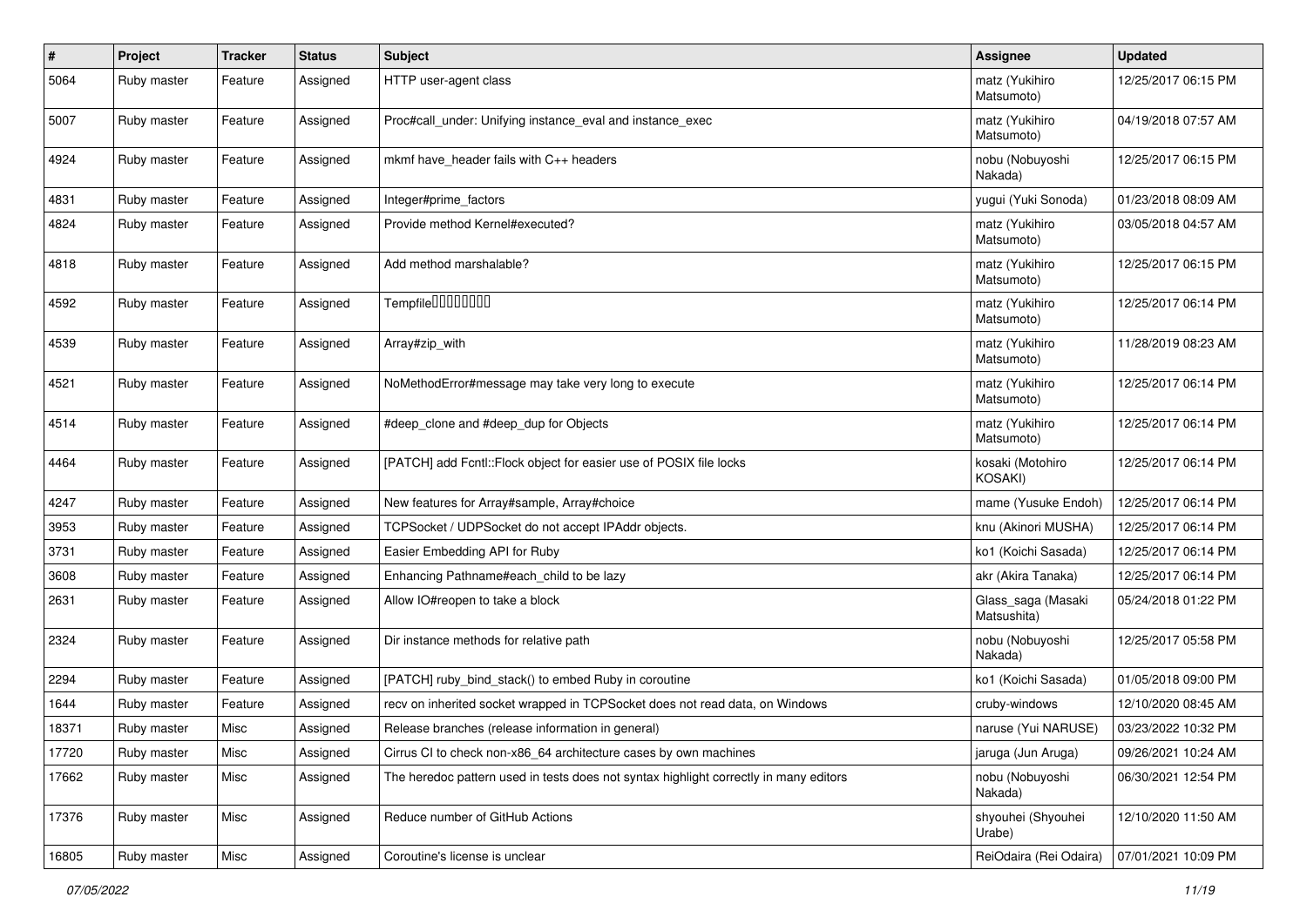| #     | Project     | <b>Tracker</b> | <b>Status</b> | Subject                                                                              | Assignee                        | <b>Updated</b>      |
|-------|-------------|----------------|---------------|--------------------------------------------------------------------------------------|---------------------------------|---------------------|
| 16747 | Ruby master | Misc           | Assigned      | Repository reorganization request                                                    | nobu (Nobuyoshi<br>Nakada)      | 05/22/2020 01:30 PM |
| 16630 | Ruby master | Misc           | Assigned      | Deprecate pub/ruby/*snapshot* and use pub/ruby/snapshot/* instead                    | matz (Yukihiro<br>Matsumoto)    | 02/27/2020 09:52 AM |
| 16512 | Ruby master | Misc           | Assigned      | Improving `www.ruby-lang.org` reference by merging with `rubyreferences.github.io`   | zverok (Victor<br>Shepelev)     | 02/01/2022 12:28 PM |
| 16124 | Ruby master | Misc           | Assigned      | Let the transient heap belong to objspace                                            | ko1 (Koichi Sasada)             | 11/18/2019 08:48 AM |
| 16025 | Ruby master | Misc           | Assigned      | 'st_check_for_sizeof_st_index_t' declared as array with a negative size (emscripten) | nobu (Nobuyoshi<br>Nakada)      | 07/30/2019 11:20 AM |
| 15806 | Ruby master | Misc           | Assigned      | Explicitly initialise encodings on init to remove branches on encoding lookup        | nobu (Nobuyoshi<br>Nakada)      | 08/29/2019 04:29 AM |
| 15487 | Ruby master | Misc           | Assigned      | Clarify default gems maintanance policy                                              | hsbt (Hiroshi SHIBATA)          | 12/30/2018 08:42 PM |
| 14917 | Ruby master | Misc           | Assigned      | Add RDoc documents to tar ball                                                       | aycabta (aycabta .)             | 07/21/2018 09:29 AM |
| 13622 | Ruby master | Misc           | Assigned      | Documentation missing                                                                | stomar (Marcus<br>Stollsteimer) | 06/03/2017 07:27 AM |
| 12911 | Ruby master | Misc           | Assigned      | Translate docs                                                                       |                                 | 11/24/2021 04:52 AM |
| 10791 | Ruby master | Misc           | Assigned      | [PATCH 1/1] Remove unnecessary passing value from doc for Observable                 |                                 | 08/10/2018 10:51 AM |
| 10560 | Ruby master | Misc           | Assigned      | confusion between $x=x+y$ , $x+=y$ , x.concat(y) and y.each{ z  $x<}$                | zzak (Zachary Scott)            | 01/05/2018 09:02 PM |
| 9136  | Ruby master | Misc           | Assigned      | Deprecated Enumerator.new(object, method) bad for BasicObject                        | zzak (Zachary Scott)            | 11/23/2013 03:58 AM |
| 18893 | Ruby master | Bug            | Open          | Don't redefine memcpy(3)                                                             | shyouhei (Shyouhei<br>Urabe)    | 07/05/2022 01:00 AM |
| 18892 | Ruby master | Bug            | Open          | ARGF lineno starts from 2 when the file has shebang                                  |                                 | 07/02/2022 06:11 AM |
| 18890 | Ruby master | Bug            | Open          | parse.y: pattern label is newline-sensitive if it is dynamic                         |                                 | 07/03/2022 05:59 AM |
| 18887 | Ruby master | Bug            | Open          | documentation for protected methods                                                  |                                 | 06/29/2022 08:08 AM |
| 18886 | Ruby master | Bug            | Open          | Struct aref and aset don't trigger any tracepoints.                                  | ko1 (Koichi Sasada)             | 06/29/2022 06:05 AM |
| 18883 | Ruby master | Bug            | Open          | parse.y: trailing comma cannot coexist with star                                     |                                 | 06/28/2022 07:25 AM |
| 18880 | Ruby master | <b>Bug</b>     | Open          | IO#sysread on Windows does not validate arguments                                    |                                 | 06/26/2022 04:26 PM |
| 18878 | Ruby master | <b>Bug</b>     | Open          | parse.y: Foo::Bar {} is inconsistently rejected                                      |                                 | 06/28/2022 03:38 AM |
| 18842 | Ruby master | Bug            | Open          | Ruby's Resolv library does not handle correctly the `NODATA` case                    |                                 | 06/19/2022 05:39 PM |
| 18837 | Ruby master | Bug            | Open          | Not possible to evaluate expression with numbered parameters in it                   |                                 | 06/17/2022 12:48 PM |
| 18826 | Ruby master | <b>Bug</b>     | Open          | Symbol#to_proc inconsistent, sometimes calls private methods                         |                                 | 06/16/2022 07:27 AM |
| 18818 | Ruby master | Bug            | Open          | SEGV (Fiber scheduler?)                                                              | ioquatix (Samuel<br>Williams)   | 06/06/2022 06:31 PM |
| 18816 | Ruby master | Bug            | Open          | Ractor segfaulting MacOS 12.4 (aarch64 / M1 processor)                               |                                 | 06/13/2022 01:46 PM |
| 18810 | Ruby master | <b>Bug</b>     | Open          | Make `Kernel#p` interruptable.                                                       | ioquatix (Samuel<br>Williams)   | 05/30/2022 12:44 AM |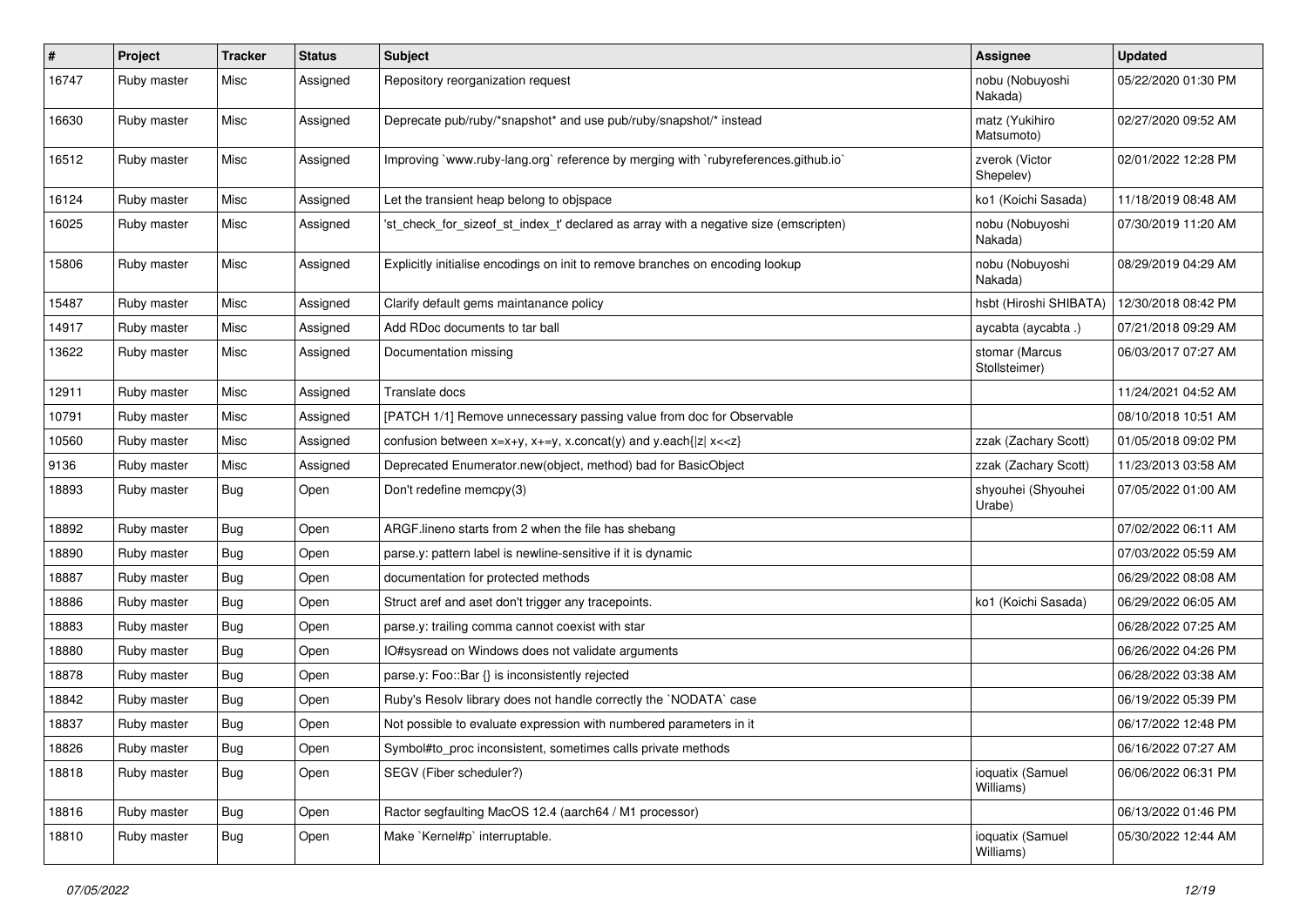| #     | Project     | <b>Tracker</b> | <b>Status</b> | <b>Subject</b>                                                                                                     | <b>Assignee</b>        | <b>Updated</b>      |
|-------|-------------|----------------|---------------|--------------------------------------------------------------------------------------------------------------------|------------------------|---------------------|
| 18805 | Ruby master | Bug            | Open          | IO::Buffer is inconsistent when returning a string from an empty buffer                                            |                        | 05/25/2022 12:45 PM |
| 18804 | Ruby master | Bug            | Open          | Invalid line number for putnil instruction                                                                         |                        | 05/25/2022 09:22 AM |
| 18799 | Ruby master | Bug            | Open          | Refinement#import_methods vs attr_reader                                                                           |                        | 05/25/2022 06:50 AM |
| 18797 | Ruby master | <b>Bug</b>     | Open          | Third argument to Regexp.new is a bit broken                                                                       |                        | 05/23/2022 10:11 AM |
| 18796 | Ruby master | Bug            | Open          | GC compaction gets stuck on Mac OS when a debugger is attached                                                     |                        | 06/08/2022 08:25 AM |
| 18795 | Ruby master | <b>Bug</b>     | Open          | Verbose GC debug output with -DRGENGC_DEBUG=5 causes a crash                                                       |                        | 06/08/2022 08:24 AM |
| 18794 | Ruby master | Bug            | Open          | Windows - intermittent SEGV TestObjSpace#test_reachable_objects_during_iteration                                   |                        | 06/30/2022 11:13 PM |
| 18789 | Ruby master | Bug            | Open          | make test-bundled-gems failed after make install                                                                   |                        | 05/18/2022 01:01 AM |
| 18784 | Ruby master | <b>Bug</b>     | Open          | FileUtils.rm_f` and `FileUtils.rm_rf` should not mask exceptions                                                   |                        | 05/16/2022 09:04 AM |
| 18783 | Ruby master | Bug            | Open          | OptionParser should recognize "-" as an optional argument                                                          |                        | 05/19/2022 12:15 AM |
| 18782 | Ruby master | <b>Bug</b>     | Open          | Race conditions in autoload when loading the same feature with multiple threads.                                   |                        | 05/18/2022 09:22 PM |
| 18780 | Ruby master | Bug            | Open          | Incorrect binding receiver for C API rb_eval_string()                                                              |                        | 06/15/2022 12:14 AM |
| 18770 | Ruby master | Bug            | Open          | Inconsistent behavior of IO/StringIO's each methods when called with nil as a separator, limit and chomp:<br>true  |                        | 06/06/2022 05:38 PM |
| 18768 | Ruby master | Bug            | Open          | Inconsistent behavior of IO, StringIO and String each_line methods when return paragraph and chomp:<br>true passed |                        | 06/10/2022 03:46 PM |
| 18767 | Ruby master | <b>Bug</b>     | Open          | IO.foreach hangs up when passes limit=0                                                                            |                        | 06/18/2022 02:56 AM |
| 18764 | Ruby master | <b>Bug</b>     | Open          | Build Error when Using msys2-mingw64 and Ruby 3.2                                                                  |                        | 05/10/2022 06:48 AM |
| 18763 | Ruby master | <b>Bug</b>     | Open          | The configure option "--with-openssl-dir" has lower precedence than pkg-config                                     |                        | 05/11/2022 11:39 AM |
| 18760 | Ruby master | <b>Bug</b>     | Open          | Ractors vs "skynet" microbenchmark                                                                                 |                        | 05/02/2022 11:36 PM |
| 18759 | Ruby master | Bug            | Open          | snapshot-ruby_2_7: test failure on macos-12                                                                        |                        | 04/28/2022 12:18 AM |
| 18758 | Ruby master | Bug            | Open          | Ruby fails to build on M1 Mac when x86 Homebrew is installed                                                       |                        | 04/28/2022 03:19 PM |
| 18751 | Ruby master | Bug            | Open          | Regression on master for Method#== when comparing public with private method                                       |                        | 05/18/2022 01:27 AM |
| 18743 | Ruby master | <b>Bug</b>     | Open          | Enumerator#next / peek re-use each others stacktraces                                                              |                        | 04/19/2022 02:42 PM |
| 18740 | Ruby master | <b>Bug</b>     | Open          | Use of rightward assignment changes line number needed for line-targeted TracePoint                                |                        | 04/27/2022 09:56 AM |
| 18738 | Ruby master | Bug            | Open          | IRB can't recognize heredoc after words                                                                            |                        | 04/18/2022 12:00 AM |
| 18737 | Ruby master | <b>Bug</b>     | Open          | Windows 'require' is case independent                                                                              |                        | 04/22/2022 06:18 PM |
| 18733 | Ruby master | <b>Bug</b>     | Open          | Ruby GC problems cause performance issue with Ractor                                                               |                        | 04/15/2022 09:13 AM |
| 18731 | Ruby master | <b>Bug</b>     | Open          | Parallel test-all sometimes does not run at all some tests                                                         |                        | 04/23/2022 12:58 PM |
| 18686 | Ruby master | <b>Bug</b>     | Open          | Regexp supporting unexpected age properties in Ruby < 3.2                                                          |                        | 04/08/2022 06:52 PM |
| 18678 | Ruby master | <b>Bug</b>     | Open          | Crash on Mac - vm_call0_cfunc_with_frame                                                                           |                        | 05/26/2022 05:40 PM |
| 18674 | Ruby master | <b>Bug</b>     | Open          | Build failure `make up` with WSL2                                                                                  |                        | 04/01/2022 08:51 AM |
| 18666 | Ruby master | <b>Bug</b>     | Open          | No rule to make target 'yaml/yaml.h', needed by 'api.o'                                                            | hsbt (Hiroshi SHIBATA) | 03/29/2022 11:17 AM |
| 18661 | Ruby master | <b>Bug</b>     | Open          | Net::HTTP behavior changed between 2.6 and 3.1 on windows.                                                         |                        | 03/25/2022 01:57 PM |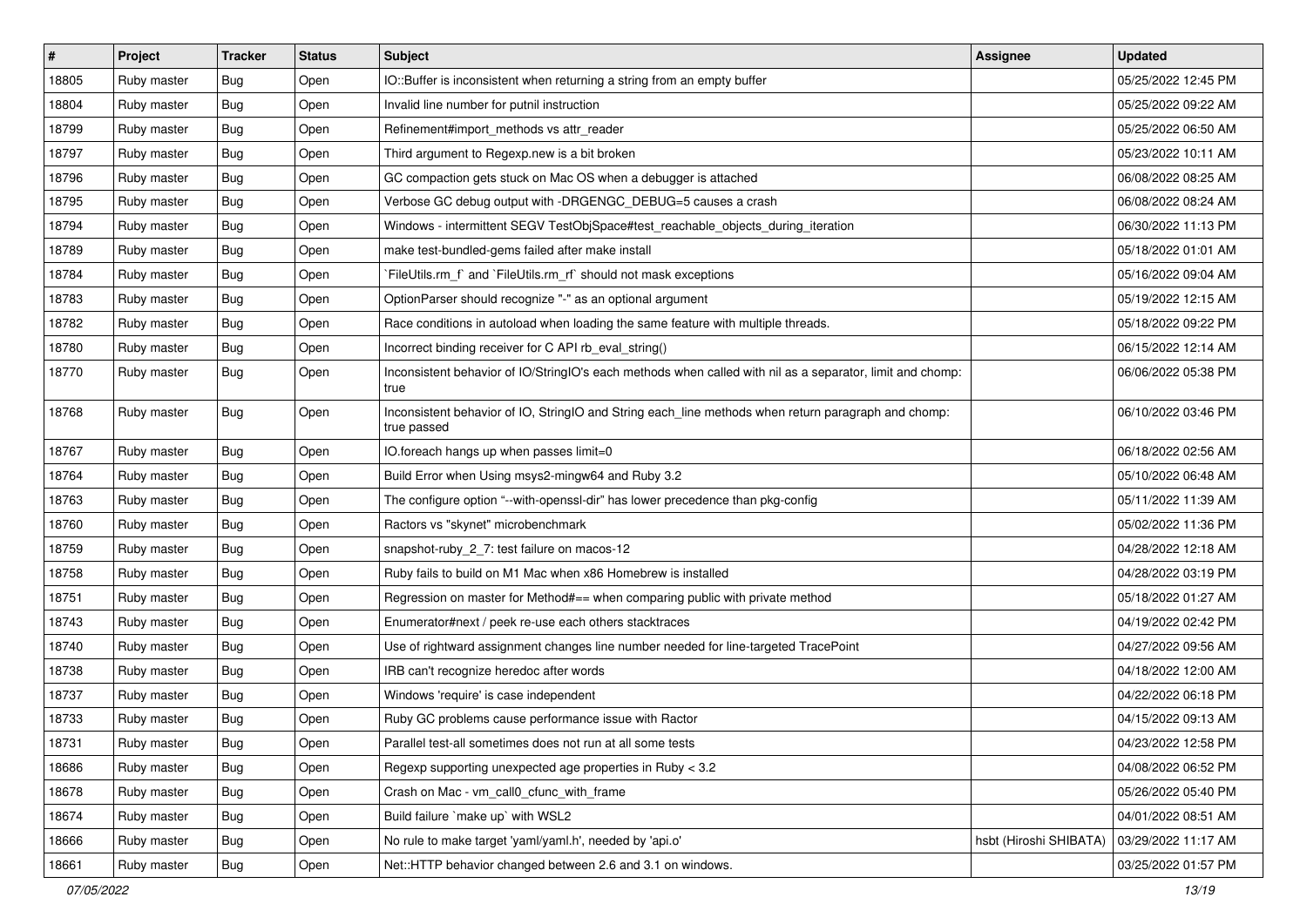| $\sharp$ | Project     | <b>Tracker</b> | <b>Status</b> | <b>Subject</b>                                                                                                          | Assignee                      | <b>Updated</b>      |
|----------|-------------|----------------|---------------|-------------------------------------------------------------------------------------------------------------------------|-------------------------------|---------------------|
| 18658    | Ruby master | Bug            | Open          | Need openssl 3 support for Ubuntu 22.04 (Ruby 2.7.x and 3.0.x)                                                          | rhenium (Kazuki<br>Yamaguchi) | 05/30/2022 08:06 PM |
| 18657    | Ruby master | Bug            | Open          | IRB raises exception when stdout is a pipe                                                                              |                               | 06/08/2022 03:34 PM |
| 18651    | Ruby master | Bug            | Open          | oob access in CP51932 -> CP50220 transcoder                                                                             | akr (Akira Tanaka)            | 03/23/2022 01:17 PM |
| 18623    | Ruby master | Bug            | Open          | make runnable` does not work                                                                                            | nobu (Nobuyoshi<br>Nakada)    | 03/16/2022 01:28 AM |
| 18622    | Ruby master | Bug            | Open          | const_get still looks in Object, while lexical constant lookup no longer does                                           |                               | 04/22/2022 11:26 AM |
| 18616    | Ruby master | Bug            | Open          | Error with clang(1) on MacOS due to _declspec()                                                                         |                               | 03/09/2022 10:50 AM |
| 18614    | Ruby master | Bug            | Open          | Error (busy loop) in<br>TestGemCommandsSetupCommand#test_destdir_flag_does_not_try_to_write_to_the_default_gem_hom<br>e | hsbt (Hiroshi SHIBATA)        | 03/17/2022 01:03 AM |
| 18608    | Ruby master | Bug            | Open          | 'require': cannot load such file -- ripper (LoadError) after 'make distclean'                                           |                               | 05/27/2022 04:10 AM |
| 18605    | Ruby master | Bug            | Open          | Fails to run on (newer) 32bit Windows with ucrt                                                                         |                               | 04/01/2022 07:52 AM |
| 18601    | Ruby master | Bug            | Open          | Invalid byte sequences in Big5 encodings                                                                                | duerst (Martin Dürst)         | 02/23/2022 07:59 AM |
| 18580    | Ruby master | Bug            | Open          | Range#include? inconsistency for beginless String ranges                                                                |                               | 03/09/2022 10:22 PM |
| 18567    | Ruby master | Bug            | Open          | Depending on default gems in stdlib gems when not needed considered harmful                                             | hsbt (Hiroshi SHIBATA)        | 04/21/2022 04:45 PM |
| 18553    | Ruby master | Bug            | Open          | Memory leak on compiling method call with kwargs                                                                        | ko1 (Koichi Sasada)           | 03/23/2022 09:34 PM |
| 18518    | Ruby master | Bug            | Open          | NoMemoryError + [FATAL] failed to allocate memory for twice 1 << large                                                  |                               | 01/28/2022 01:40 PM |
| 18510    | Ruby master | Bug            | Open          | Unexpected waiting for console when starting ruby on windows                                                            |                               | 01/23/2022 02:53 PM |
| 18507    | Ruby master | Bug            | Open          | Incorrect target_os detection in configure script                                                                       |                               | 01/25/2022 08:57 AM |
| 18506    | Ruby master | <b>Bug</b>     | Open          | make and make install rebuild items every time unnecessarily - sometimes causing races in parallel<br>installs          |                               | 01/21/2022 01:46 PM |
| 18492    | Ruby master | Bug            | Open          | 'rb_rescue2' inside 'rb_protect' segfaults on Windows                                                                   |                               | 01/14/2022 03:17 PM |
| 18476    | Ruby master | Bug            | Open          | Call to require stuck forever after receiving EAGAIN on writev when running with zeus                                   |                               | 02/28/2022 02:55 PM |
| 18473    | Ruby master | Bug            | Open          | Raw data in Socket:: Option#inspect on Amazon Linux 2                                                                   |                               | 01/11/2022 02:13 PM |
| 18472    | Ruby master | Bug            | Open          | rb_w32_map_errno is not found on Ruby-3.1.0                                                                             |                               | 01/13/2022 09:59 AM |
| 18457    | Ruby master | Bug            | Open          | ruby 2.7.5 fiddle/types.rb use uint32 t but fiddle/cparser.rb lacks uint32 t                                            |                               | 01/03/2022 01:00 PM |
| 18456    | Ruby master | Bug            | Open          | rdoc non-determinism: module includes can be added once or twice to generated .ri                                       |                               | 01/01/2022 11:16 PM |
| 18455    | Ruby master | Bug            | Open          | IO#close` has poor performance and difficult to understand semantics.                                                   |                               | 04/04/2022 02:02 AM |
| 18454    | Ruby master | Bug            | Open          | YJIT slowing down key Discourse benchmarks                                                                              |                               | 01/04/2022 08:45 AM |
| 18444    | Ruby master | Bug            | Open          | Trapped TSTP causes a locking deadlock in 3.0.3 onward                                                                  |                               | 05/26/2022 10:29 PM |
| 18435    | Ruby master | <b>Bug</b>     | Open          | Calling `protected` on ancestor method changes result of `instance_methods(false)`                                      |                               | 06/09/2022 10:23 AM |
| 18429    | Ruby master | <b>Bug</b>     | Open          | Configure ruby-3.0.3 on Solaris 10 Unknown keyword 'URL' in './ruby.tmp.pc'                                             |                               | 01/18/2022 09:15 PM |
| 18413    | Ruby master | <b>Bug</b>     | Open          | Segfault in `ripper/lexer.rb`                                                                                           |                               | 12/17/2021 04:49 PM |
| 18412    | Ruby master | Bug            | Open          | Segfault in test_ractor.rb                                                                                              |                               | 12/17/2021 04:23 AM |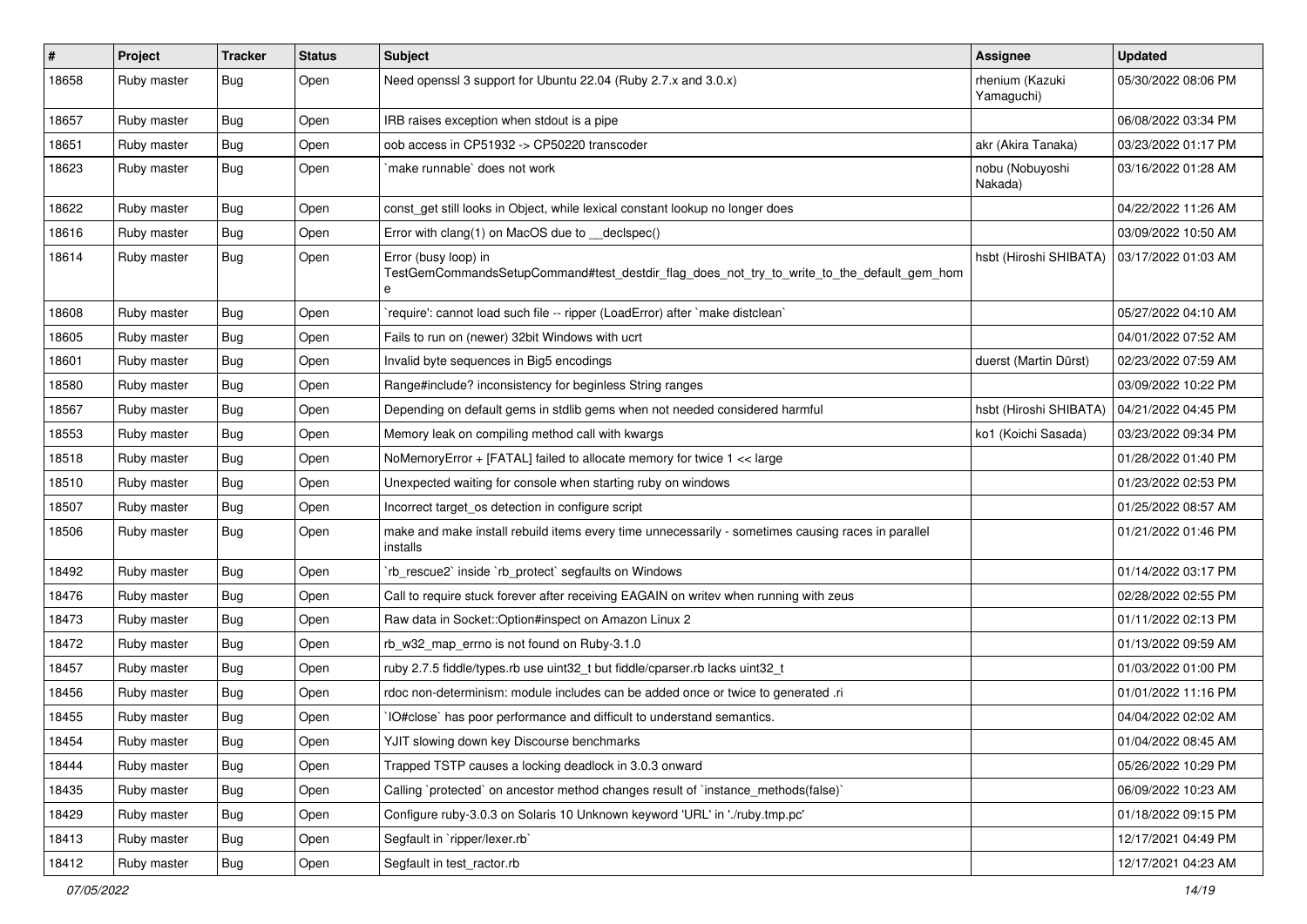| $\vert$ # | Project     | <b>Tracker</b> | <b>Status</b> | <b>Subject</b>                                                                                                          | <b>Assignee</b>               | <b>Updated</b>      |
|-----------|-------------|----------------|---------------|-------------------------------------------------------------------------------------------------------------------------|-------------------------------|---------------------|
| 18396     | Ruby master | <b>Bug</b>     | Open          | An unexpected "hash value omission" syntax error when without parentheses call expr follows                             |                               | 03/29/2022 09:58 PM |
| 18393     | Ruby master | <b>Bug</b>     | Open          | TestReadline#test interrupt in other thread fails on armv7hl                                                            |                               | 12/07/2021 02:03 PM |
| 18380     | Ruby master | Bug            | Open          | TestAddressResolve#test_socket_getnameinfo_domain_blocking test failures                                                |                               | 12/21/2021 04:22 PM |
| 18379     | Ruby master | Bug            | Open          | [CI] Windows mingw/ucrt - test-all timeout failures                                                                     |                               | 12/02/2021 02:23 AM |
| 18359     | Ruby master | Bug            | Open          | [Windows MinGW] warning Please include winsock2.h before windows.h                                                      |                               | 11/23/2021 05:07 PM |
| 18338     | Ruby master | Bug            | Open          | Encoding.default_external = Encoding::UTF_16BE may add a wrongly-encoded string to<br>\$LOADED_FEATURES                 |                               | 11/15/2021 07:32 AM |
| 18286     | Ruby master | Bug            | Open          | Universal arm64/x86_84 binary built on an x86_64 machine segfaults/is killed on arm64                                   |                               | 05/26/2022 09:45 PM |
| 18281     | Ruby master | <b>Bug</b>     | Open          | Ruby 3.1.0: gem uninstall -alx fails to uninstall debug                                                                 |                               | 06/16/2022 01:08 AM |
| 18277     | Ruby master | Bug            | Open          | buffer error (Zlib::BufError) in Zlib::Deflate#deflate when using MJIT                                                  | k0kubun (Takashi<br>Kokubun)  | 01/05/2022 03:04 PM |
| 18269     | Ruby master | Bug            | Open          | trace_opt_not and trace_opt_regexpmatch2 insns are indistinguishable                                                    |                               | 11/12/2021 07:44 AM |
| 18258     | Ruby master | Bug            | Open          | Ractor.shareable? can be slow and mutates internal object flags.                                                        | ko1 (Koichi Sasada)           | 10/21/2021 08:58 AM |
| 18257     | Ruby master | <b>Bug</b>     | Open          | rb_mRubyVMFrozenCore is broken by GC run                                                                                |                               | 02/10/2022 12:36 PM |
| 18255     | Ruby master | Bug            | Open          | ioctl zeroes the last buffer byte                                                                                       |                               | 10/25/2021 08:13 AM |
| 18247     | Ruby master | Bug            | Open          | weird results for `Array#slice` or `Array#[]` with argument of type `Enumerator::ArithmeticSequence`                    |                               | 03/30/2022 11:05 PM |
| 18186     | Ruby master | Bug            | Open          | SEGV with system command - MinGW?                                                                                       |                               | 09/22/2021 03:20 PM |
| 18152     | Ruby master | Bug            | Open          | Fix theoretical bug with signals + gsort                                                                                |                               | 09/08/2021 03:38 PM |
| 18144     | Ruby master | Bug            | Open          | Timeout not working while regular expression match is running                                                           |                               | 09/02/2021 07:08 AM |
| 18132     | Ruby master | <b>Bug</b>     | Open          | TODO: fix ccan/list thread safety                                                                                       |                               | 01/02/2022 08:22 AM |
| 18131     | Ruby master | Bug            | Open          | addr2line.c: Some inlined functions mistakenly shown                                                                    |                               | 08/24/2021 07:59 PM |
| 18129     | Ruby master | Bug            | Open          | Ractor-incompatible global variables can be accessed through alias                                                      |                               | 08/23/2021 10:08 PM |
| 18119     | Ruby master | Bug            | Open          | Ractor crashes when instantiating classes                                                                               | ko1 (Koichi Sasada)           | 09/14/2021 01:42 AM |
| 18080     | Ruby master | <b>Bug</b>     | Open          | Syntax error on one-line pattern matching                                                                               |                               | 08/18/2021 12:38 AM |
| 18073     | Ruby master | Bug            | Open          | test/ruby/test_jit.rb: "error: invalid use of '__builtin_va_arg_pack ()"" on Ruby 2.7.4 on gcc 4.8.5                    |                               | 12/03/2021 03:04 PM |
| 18061     | Ruby master | Bug            | Open          | Execshield test: libruby.so.N.N.N: FAIL: property-note test because no .note.gnu.property section found                 |                               | 06/22/2022 07:58 AM |
| 18058     | Ruby master | <b>Bug</b>     | Open          | 3.1.0-dev with MJIT enabled Zlib::BufError during `gem install`                                                         | k0kubun (Takashi<br>Kokubun)  | 08/02/2021 08:31 PM |
| 18036     | Ruby master | <b>Bug</b>     | Open          | Pthread fibers become invalid on fork - different from normal fibers.                                                   | ioquatix (Samuel<br>Williams) | 08/19/2021 07:05 AM |
| 18013     | Ruby master | Bug            | Open          | Unexpected results when mxiing negated character classes and case-folding                                               |                               | 06/29/2021 12:05 PM |
| 18012     | Ruby master | Bug            | Open          | Case-insensitive character classes can only match multiple code points when top-level character class is<br>not negated |                               | 06/29/2021 08:35 AM |
| 18010     | Ruby master | Bug            | Open          | Character class with single character gets case-folded with following string                                            |                               | 06/28/2021 09:30 AM |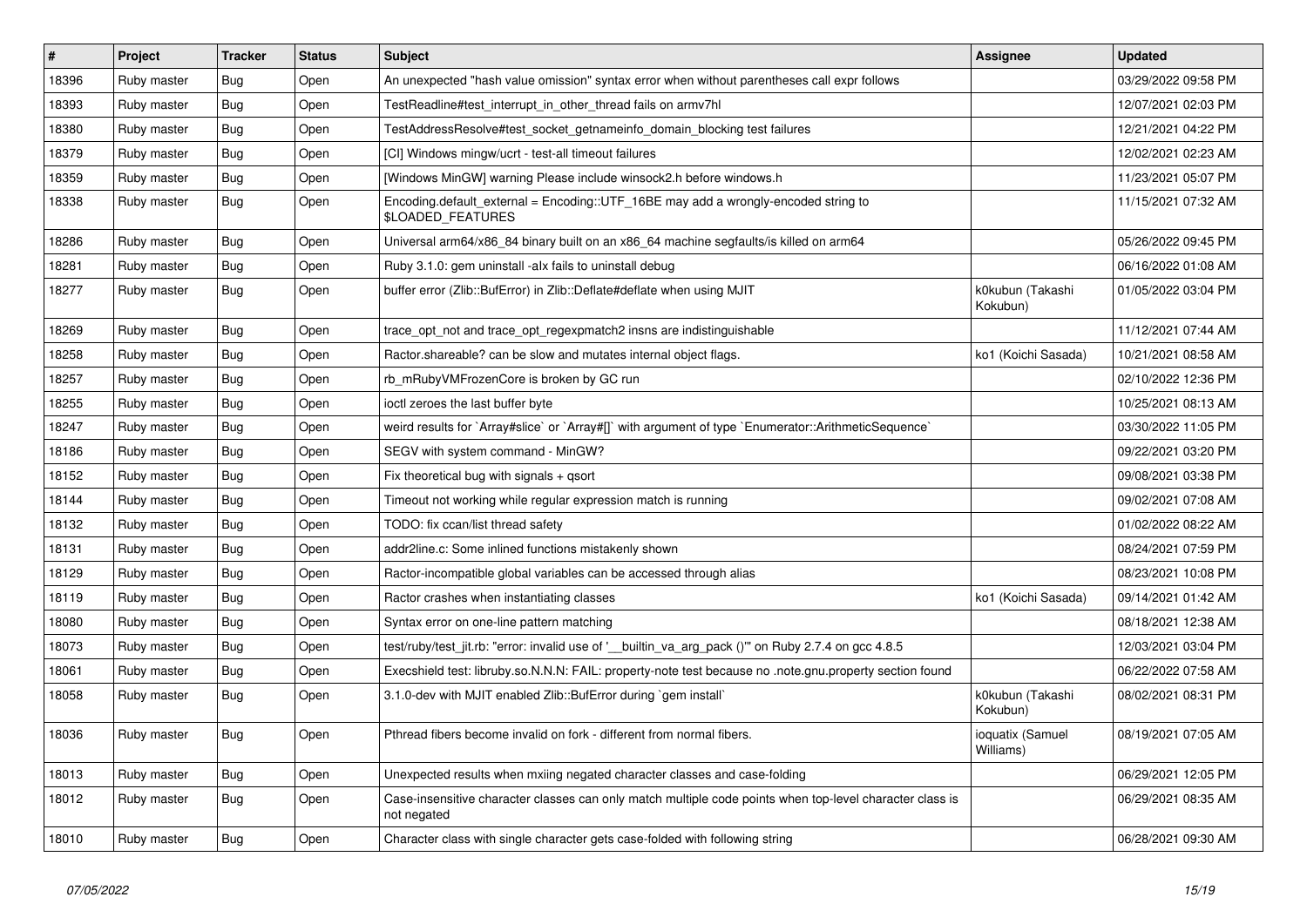| #     | Project     | <b>Tracker</b> | <b>Status</b> | <b>Subject</b>                                                                                                                    | <b>Assignee</b>              | <b>Updated</b>      |
|-------|-------------|----------------|---------------|-----------------------------------------------------------------------------------------------------------------------------------|------------------------------|---------------------|
| 18009 | Ruby master | Bug            | Open          | Regexps \w and \W with /i option and /u option produce inconsistent results under nested negation and<br>intersection             |                              | 06/28/2021 09:09 AM |
| 18002 | Ruby master | Bug            | Open          | s390x: Tests failing without LC_ALL env                                                                                           | jaruga (Jun Aruga)           | 07/12/2021 04:30 PM |
| 17999 | Ruby master | Bug            | Open          | TestMethod#test_zsuper intermittent timeout error on raspbian10-aarch64 Cl                                                        |                              | 06/18/2021 01:33 AM |
| 17996 | Ruby master | Bug            | Open          | Cygwin: thread + pipe behavior since Ruby 2.6                                                                                     | cruby-cygwin                 | 05/19/2022 08:20 AM |
| 17995 | Ruby master | Bug            | Open          | Slow down when mjit and Ractor are being used at same time                                                                        | k0kubun (Takashi<br>Kokubun) | 06/11/2022 04:02 AM |
| 17990 | Ruby master | Bug            | Open          | Inconsistent behavior of Regexp quantifiers over characters with complex case foldings                                            |                              | 06/15/2021 11:59 AM |
| 17989 | Ruby master | Bug            | Open          | Case insensitive Regexps do not handle characters with overlapping case foldings                                                  |                              | 06/15/2021 11:43 AM |
| 17931 | Ruby master | Bug            | Open          | Compile fails setup option nodynamic                                                                                              |                              | 07/07/2021 08:51 AM |
| 17926 | Ruby master | Bug            | Open          | spec/ruby/core/file/atime_spec.rb: a random failing test on Travis ppc64le                                                        |                              | 06/02/2021 04:35 PM |
| 17925 | Ruby master | Bug            | Open          | Pattern matching syntax using semicolon one-line                                                                                  |                              | 06/04/2021 03:08 PM |
| 17878 | Ruby master | Bug            | Open          | bootstraptest/test_ractor.rb:224 a random failing test with "The outgoing-port is already closed<br>(Ractor::ClosedError)"        |                              | 09/13/2021 01:10 PM |
| 17817 | Ruby master | Bug            | Open          | --jit outputs ./tmp/_ruby_mjit_*.h: No such file or directory on with TMP                                                         |                              | 04/22/2021 11:57 AM |
| 17799 | Ruby master | Bug            | Open          | Seg fault in rb_class_clear_method_cache                                                                                          |                              | 12/09/2021 05:39 AM |
| 17792 | Ruby master | Bug            | Open          | make notes and make test fail with Ruby3.0.1p64 RaspberryPI 4B Ubuntu 20.10 ARM64                                                 |                              | 05/23/2021 08:23 PM |
| 17774 | Ruby master | Bug            | Open          | Quantified empty group causes regex to fail                                                                                       |                              | 10/13/2021 04:43 PM |
| 17722 | Ruby master | Bug            | Open          | define_method with shareable results in "defined in a different Ractor"                                                           |                              | 08/24/2021 12:03 PM |
| 17680 | Ruby master | Bug            | Open          | tab completion no longer works on irb3.0                                                                                          |                              | 03/13/2021 08:06 AM |
| 17667 | Ruby master | Bug            | Open          | Module#name needs synchronization                                                                                                 | ko1 (Koichi Sasada)          | 03/02/2021 07:31 AM |
| 17646 | Ruby master | Bug            | Open          | Check for `__builtin_mul_overflow` with `long long` arguments                                                                     |                              | 02/19/2021 06:19 PM |
| 17624 | Ruby master | Bug            | Open          | Ractor.receive is not thread-safe                                                                                                 | ko1 (Koichi Sasada)          | 09/14/2021 01:40 AM |
| 17617 | Ruby master | Bug            | Open          | When a Ractor's incoming port is closed, Ractor.receive_if does not raise Ractor::ClosedError, but<br>instead blocks indefinitely | ko1 (Koichi Sasada)          | 09/14/2021 01:40 AM |
| 17543 | Ruby master | Bug            | Open          | Ractor isolation broken by `self` in shareable proc                                                                               | ko1 (Koichi Sasada)          | 01/29/2021 03:06 PM |
| 17531 | Ruby master | Bug            | Open          | did you mean' not Ractor friendly                                                                                                 | ko1 (Koichi Sasada)          | 01/29/2021 08:48 AM |
| 17513 | Ruby master | Bug            | Open          | Methods of shareable objects and UnboundMethods should be shareable                                                               | ko1 (Koichi Sasada)          | 01/06/2021 08:53 PM |
| 17506 | Ruby master | Bug            | Open          | Ractor isolation broken by ThreadGroup                                                                                            |                              | 01/03/2021 08:05 PM |
| 17420 | Ruby master | <b>Bug</b>     | Open          | Unsafe mutation of \$" when doing non-RubyGems require in Ractor                                                                  | ko1 (Koichi Sasada)          | 01/07/2021 01:23 PM |
| 17400 | Ruby master | <b>Bug</b>     | Open          | Incorrect character downcase for Greek Sigma                                                                                      | duerst (Martin Dürst)        | 12/17/2020 06:56 AM |
| 17383 | Ruby master | <b>Bug</b>     | Open          | 3.0 recursion memory speed issues                                                                                                 |                              | 12/09/2020 05:41 PM |
| 17373 | Ruby master | Bug            | Open          | Ruby 3.0 is slower at Discourse bench than Ruby 2.7                                                                               |                              | 01/04/2021 06:47 AM |
| 17359 | Ruby master | <b>Bug</b>     | Open          | Ractor copy mode is not Ractor-safe                                                                                               | ko1 (Koichi Sasada)          | 12/02/2020 05:42 PM |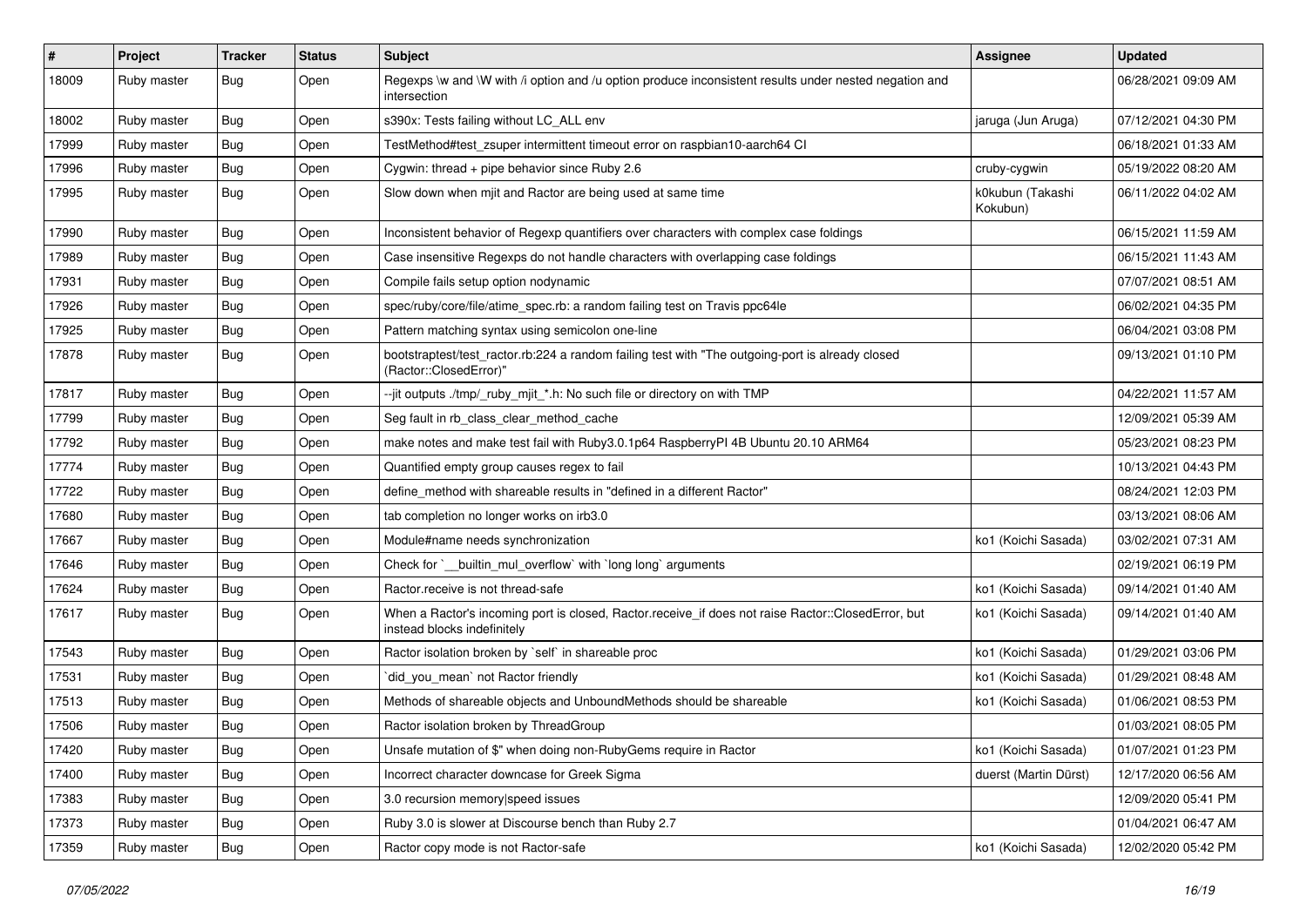| $\pmb{\#}$ | Project     | <b>Tracker</b> | <b>Status</b> | Subject                                                                                                                                               | <b>Assignee</b>               | <b>Updated</b>      |
|------------|-------------|----------------|---------------|-------------------------------------------------------------------------------------------------------------------------------------------------------|-------------------------------|---------------------|
| 17354      | Ruby master | Bug            | Open          | Module#const_source_location is misleading for constants awaiting autoload                                                                            |                               | 03/26/2021 05:56 PM |
| 17337      | Ruby master | Bug            | Open          | Don't embed Ruby build-time configuration in Ruby                                                                                                     |                               | 12/21/2020 04:17 PM |
| 17263      | Ruby master | Bug            | Open          | Fiber context switch degrades with number of fibers, limit on number of fibers                                                                        |                               | 01/31/2022 02:47 PM |
| 17180      | Ruby master | Bug            | Open          | Ractor and constant referencing                                                                                                                       |                               | 09/20/2020 05:43 PM |
| 17159      | Ruby master | Bug            | Open          | extend `define_method` for Ractor                                                                                                                     |                               | 10/29/2020 04:06 PM |
| 17146      | Ruby master | Bug            | Open          | Queue operations are allowed after it is frozen                                                                                                       |                               | 10/20/2021 08:32 PM |
| 17142      | Ruby master | Bug            | Open          | Ruby fails to build in AIX                                                                                                                            |                               | 03/20/2021 07:08 AM |
| 17037      | Ruby master | Bug            | Open          | rounding of Rational#to_f                                                                                                                             |                               | 08/26/2020 03:54 AM |
| 16997      | Ruby master | Bug            | Open          | IO#gets converts some \r\n to \n with universal_newline: false                                                                                        |                               | 08/26/2020 05:20 PM |
| 16959      | Ruby master | Bug            | Open          | Weakmap has specs and third-party usage despite being a private API                                                                                   |                               | 06/13/2020 08:54 PM |
| 16927      | Ruby master | Bug            | Open          | String#tr won't return the expected result for some sign with diacritics                                                                              |                               | 06/01/2020 05:24 AM |
| 16920      | Ruby master | Bug            | Open          | TestThread#test_signal_at_join fails on aarch64                                                                                                       |                               | 12/07/2021 02:17 PM |
| 16905      | Ruby master | Bug            | Open          | Ruby required to build Ruby on Haiku?                                                                                                                 |                               | 05/24/2020 08:08 AM |
| 16829      | Ruby master | Bug            | Open          | Exceptions raised from within an enumerated method lose part of their stacktrace                                                                      |                               | 05/20/2022 07:25 PM |
| 16820      | Ruby master | Bug            | Open          | LEGAL is out of sync                                                                                                                                  |                               | 08/19/2020 11:08 AM |
| 16810      | Ruby master | Bug            | Open          | ruby segfaults on s390x with musl libc                                                                                                                |                               | 03/05/2021 01:38 AM |
| 16493      | Ruby master | Bug            | Open          | TestThreadQueue#test thr kill is flaky on AArch64                                                                                                     |                               | 01/09/2020 09:39 AM |
| 16492      | Ruby master | Bug            | Open          | TestBugReporter#test_bug_reporter_add test failures                                                                                                   | jaruga (Jun Aruga)            | 08/24/2021 01:12 PM |
| 16288      | Ruby master | Bug            | Open          | Segmentation fault with finalizers, threads                                                                                                           |                               | 12/19/2019 07:46 PM |
| 16265      | Ruby master | Bug            | Open          | Test (spec) failure using current MSYS2 tools, related to -fstack-protector and possibly<br>D_FORTIFY_SOURCE=2                                        |                               | 12/03/2019 03:09 PM |
| 16185      | Ruby master | Bug            | Open          | basictest failure on AIX 6.1 for 64bit build                                                                                                          | kanemoto (Yutaka<br>Kanemoto) | 10/15/2019 12:05 AM |
| 16158      | Ruby master | Bug            | Open          | "st" Character Sequence In Regex Look-Behind Causes Illegal Pattern Error When Combined With<br>POSIX Bracket Expressions And Case Insensitivity Flag |                               | 09/17/2019 09:37 AM |
| 16145      | Ruby master | Bug            | Open          | regexp match error if mixing /i, character classes, and utf8                                                                                          |                               | 09/06/2019 05:52 AM |
| 15993      | Ruby master | Bug            | Open          | 'require' doesn't work if there are Cyrillic chars in the path to Ruby dir                                                                            |                               | 07/09/2021 04:08 PM |
| 15764      | Ruby master | Bug            | Open          | Whitespace and control characters should not be permitted in tokens                                                                                   | matz (Yukihiro<br>Matsumoto)  | 04/22/2019 07:48 AM |
| 15599      | Ruby master | <b>Bug</b>     | Open          | Mixing autoload and require causes deadlock and incomplete definition.                                                                                |                               | 02/12/2019 01:40 PM |
| 15598      | Ruby master | Bug            | Open          | Deadlock on mutual reference of autoloaded constants                                                                                                  |                               | 03/20/2019 10:58 AM |
| 15438      | Ruby master | <b>Bug</b>     | Open          | Threads can't switch faster than TIME_QUANTUM_(NSEC USEC MSEC)                                                                                        |                               | 03/25/2019 08:53 PM |
| 15428      | Ruby master | Bug            | Open          | Refactor Proc#>> and #<<                                                                                                                              |                               | 08/20/2021 06:31 PM |
| 15423      | Ruby master | <b>Bug</b>     | Open          | fork leapfrog leaks memory on FreeBSD 11.2                                                                                                            |                               | 12/16/2018 02:28 PM |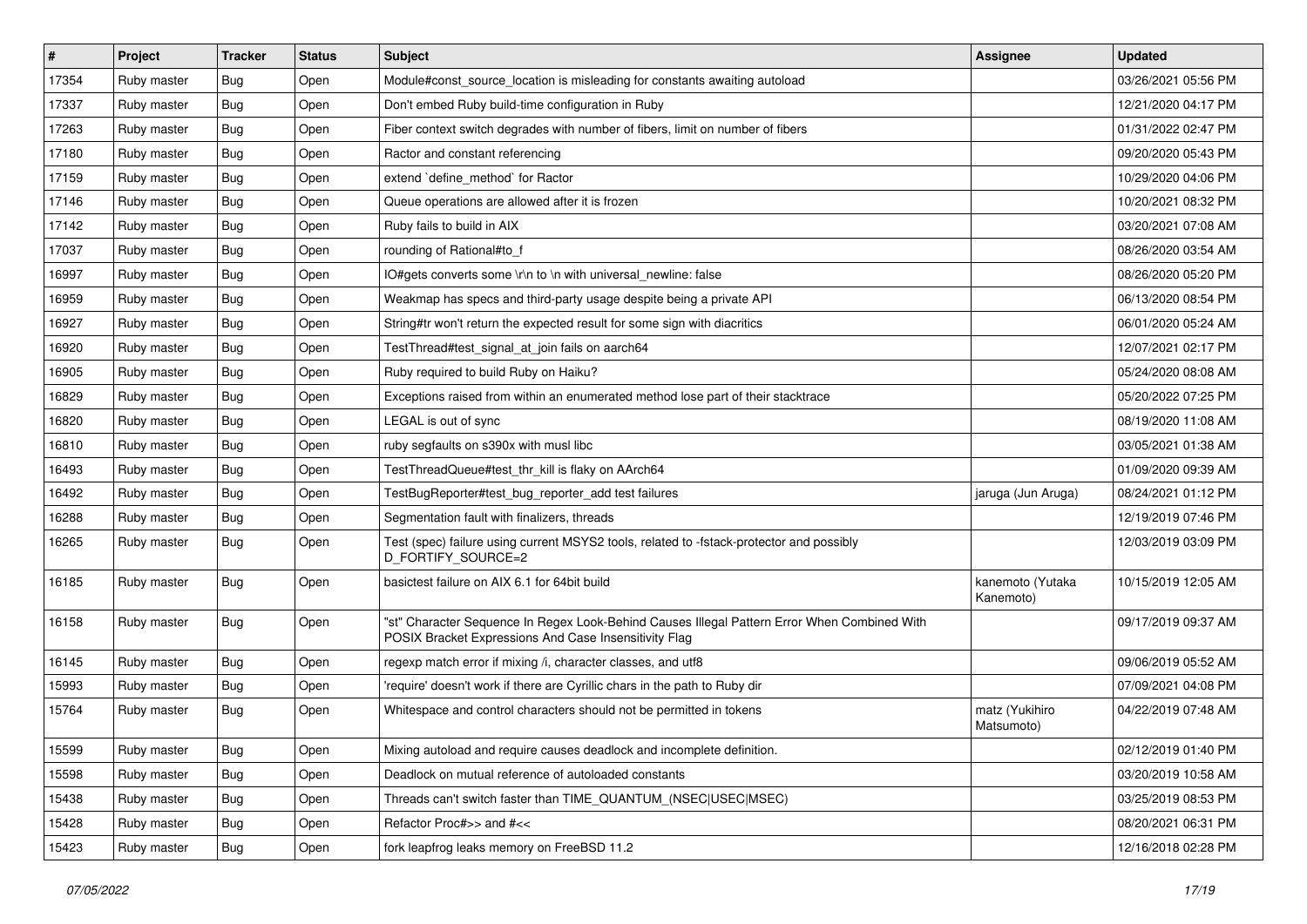| #     | Project     | <b>Tracker</b> | <b>Status</b> | <b>Subject</b>                                                                                                    | <b>Assignee</b>             | <b>Updated</b>      |
|-------|-------------|----------------|---------------|-------------------------------------------------------------------------------------------------------------------|-----------------------------|---------------------|
| 15386 | Ruby master | Bug            | Open          | [PATCH] io.c (rb_io_check_char_readable): do not io_fflush buffered sockets                                       |                             | 12/06/2018 11:38 AM |
| 15367 | Ruby master | Bug            | Open          | IO.select is not resumed when io-object gets closed                                                               |                             | 12/03/2018 10:22 AM |
| 15334 | Ruby master | Bug            | Open          | child_info_fork::abort: address space needed by 'emoji_iso2022_kddi.so' on cygwin                                 | cruby-cygwin                | 05/19/2022 08:20 AM |
| 15315 | Ruby master | <b>Bug</b>     | Open          | ec_switch can still lose interrupts                                                                               | ko1 (Koichi Sasada)         | 11/20/2018 09:32 AM |
| 15310 | Ruby master | Bug            | Open          | [PATCH] thread_pthread.c: close race from UBF_TIMER and non-GVL-releasing thread                                  |                             | 11/20/2018 12:50 AM |
| 15263 | Ruby master | Bug            | Open          | [PATCH] vm_trace.c (postponed_job_register): only hit main thread                                                 | ko1 (Koichi Sasada)         | 10/27/2018 11:35 PM |
| 15247 | Ruby master | Bug            | Open          | Windows - TEMP folder, non 8.3 & drive, fails & errors in test-all (ruby & rdoc)                                  |                             | 10/23/2018 05:02 PM |
| 15097 | Ruby master | Bug            | Open          | Gem install fails on Ruby 2.5.1 with Cygwin (get_dns_server_list undefined)                                       | cruby-cygwin                | 05/19/2022 08:20 AM |
| 15072 | Ruby master | Bug            | Open          | thread.c:4356:5: error: implicit declaration of function 'ubf_list_atfork'                                        | normalperson (Eric<br>Wong) | 09/20/2018 03:32 AM |
| 14971 | Ruby master | Bug            | Open          | error: implicit declaration of function 'rb_vm_call0                                                              | nobu (Nobuyoshi<br>Nakada)  | 09/06/2018 03:53 AM |
| 14957 | Ruby master | Bug            | Open          | MinGW, gcc 8.2.0, bootstraptest test_thread.rb - failure ?                                                        |                             | 08/03/2018 02:46 PM |
| 14906 | Ruby master | Bug            | Open          | MinGW failure - TestIO#test_copy_stream_no_busy_wait                                                              |                             | 07/12/2018 03:52 AM |
| 14838 | Ruby master | Bug            | Open          | RegexpError with double "s" in look-behind assertion in case-insensitive unicode regexp                           |                             | 06/09/2018 04:04 PM |
| 14826 | Ruby master | Bug            | Open          | make: *** [.ext/include/sparc-solaris2.10/rb_mjit_min_header-2.6.0.h] Error 1 on Solaris 10 with very old<br>qcc3 |                             | 06/05/2018 02:02 PM |
| 14761 | Ruby master | Bug            | Open          | TestThread#test_join_limits hangs up on Solaris 10 with gcc                                                       |                             | 05/16/2018 05:23 AM |
| 14681 | Ruby master | <b>Bug</b>     | Open          | 'syswrite': stream closed in another thread (IOError)                                                             |                             | 04/22/2018 12:12 AM |
| 14640 | Ruby master | Bug            | Open          | [win32] File.realpath treats a relative path with a drive letter as an absolute path.                             | cruby-windows               | 12/10/2018 07:09 AM |
| 14582 | Ruby master | Bug            | Open          | Unable to use `method_entry` and `method_return` tracing probes since 2.5                                         |                             | 06/18/2021 06:08 PM |
| 14480 | Ruby master | Bug            | Open          | miniruby crashing when compiled with -O2 or -O1 on aarch64                                                        |                             | 02/23/2021 10:35 AM |
| 14474 | Ruby master | Bug            | Open          | skip "TestException#test_thread_signal_location" as known bug                                                     |                             | 12/10/2018 07:09 AM |
| 14422 | Ruby master | Bug            | Open          | Ruby configuration options should not be reused for gem builds                                                    |                             | 03/05/2018 03:32 PM |
| 14418 | Ruby master | Bug            | Open          | ruby 2.5 slow regexp execution                                                                                    |                             | 12/29/2019 10:34 AM |
| 14387 | Ruby master | Bug            | Open          | Ruby 2.5 <sup>D</sup> Alpine Linux <b>DDDDDDDDDDD</b> SystemStackError <b>DDDD</b>                                |                             | 04/21/2020 03:13 PM |
| 14364 | Ruby master | Bug            | Open          | Regexp last match variable in procs                                                                               |                             | 09/14/2018 05:28 AM |
| 14083 | Ruby master | Bug            | Open          | Refinement in block calling incorrect method                                                                      |                             | 11/05/2017 07:36 PM |
| 14064 | Ruby master | Bug            | Open          | test-all with and without -j - incorrect assertions and missing test methods                                      |                             | 11/03/2017 10:54 PM |
| 14049 | Ruby master | <b>Bug</b>     | Open          | SEGV svn 60401 require relative                                                                                   |                             | 10/26/2017 05:25 PM |
| 13644 | Ruby master | Bug            | Open          | Windows - Setting Time.now                                                                                        |                             | 06/11/2017 03:43 AM |
| 13571 | Ruby master | <b>Bug</b>     | Open          | Script arguments, encoding, windows / MinGW                                                                       |                             | 11/12/2017 10:53 PM |
| 13542 | Ruby master | Bug            | Open          | MinGW trunk Builds - Summary of Issues                                                                            |                             | 05/19/2017 07:04 PM |
| 13500 | Ruby master | <b>Bug</b>     | Open          | MinGW TestArity#test_proc_err_mess stops testing                                                                  |                             | 04/26/2017 03:27 PM |